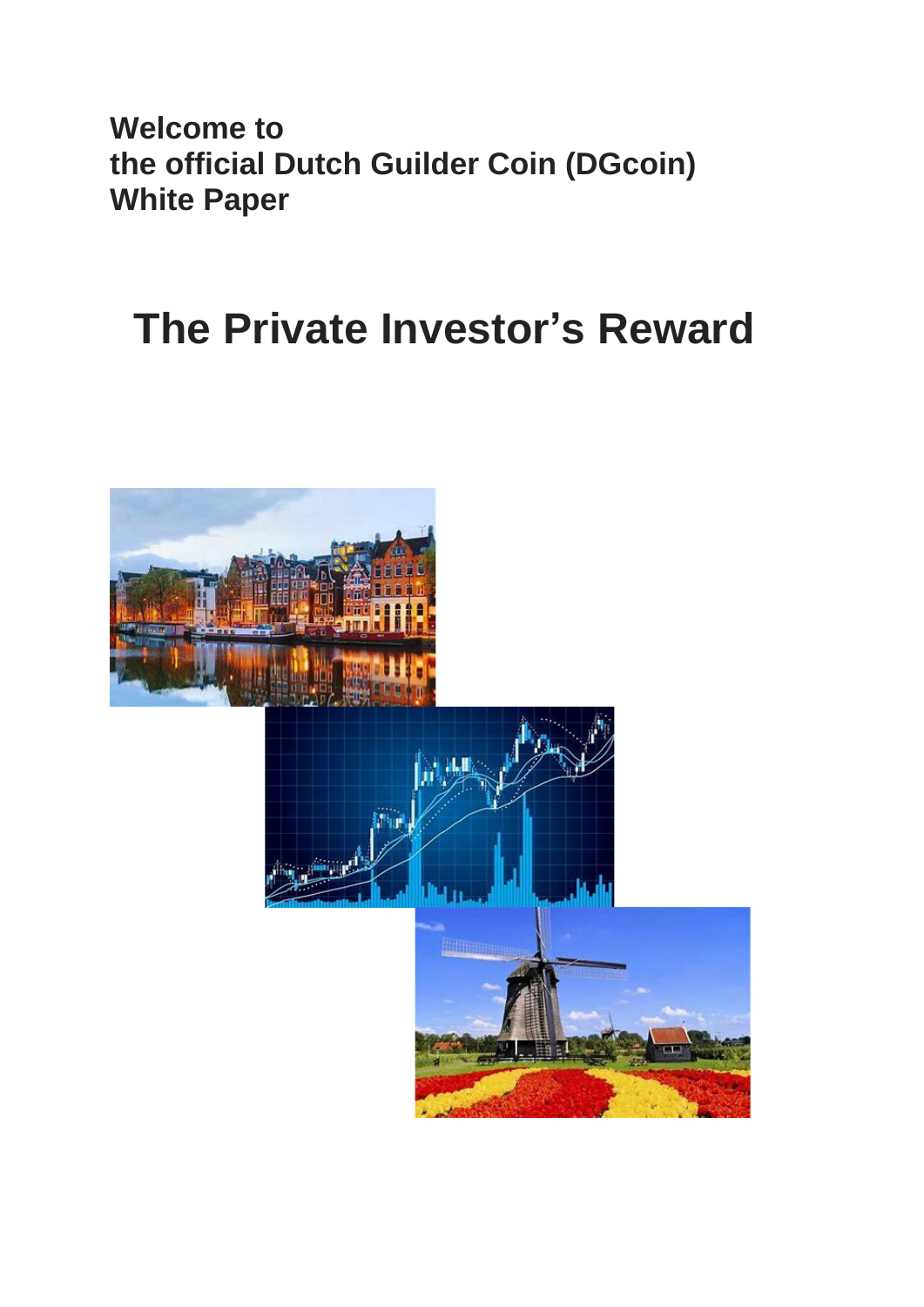# **VISION**

The vision behind the Dutch Guilder coin, hereafter referred to as DGcoin, is to be one of the most used everyday currencies in the future world for private households. A world, where innovative technologies have enabled access to digital money and its benefits to every person on our planet.

## **MISSION**

The mission behind DGcoin is to create a cryptocurrency build on advanced technology and valued by fundamental parameters that prevent price manipulation. To realize a full reserve cryptocurrency with near instant transaction speeds and unnoticeably low transaction fees. A currency that the people can trust for their everyday transactions, and which attracts a wide community of users and merchants. A currency that makes a major contribution to a financial world controled by the people and not by the banks.

# **Dreams**



As we embark on this journey together we feel it is important to share our dreams with you.

- 1. We dream that all people have unobstructed access to financial services.
- 2. We dream that all people experience the maximum fruit of their income and capital.
- 3. We dream that all people will enjoy an open and swift payment network free of charge.
- 4. We dream that all people will live in a fair and transparant financial world.

Author: Peter J. Trompert 1 st of May 2020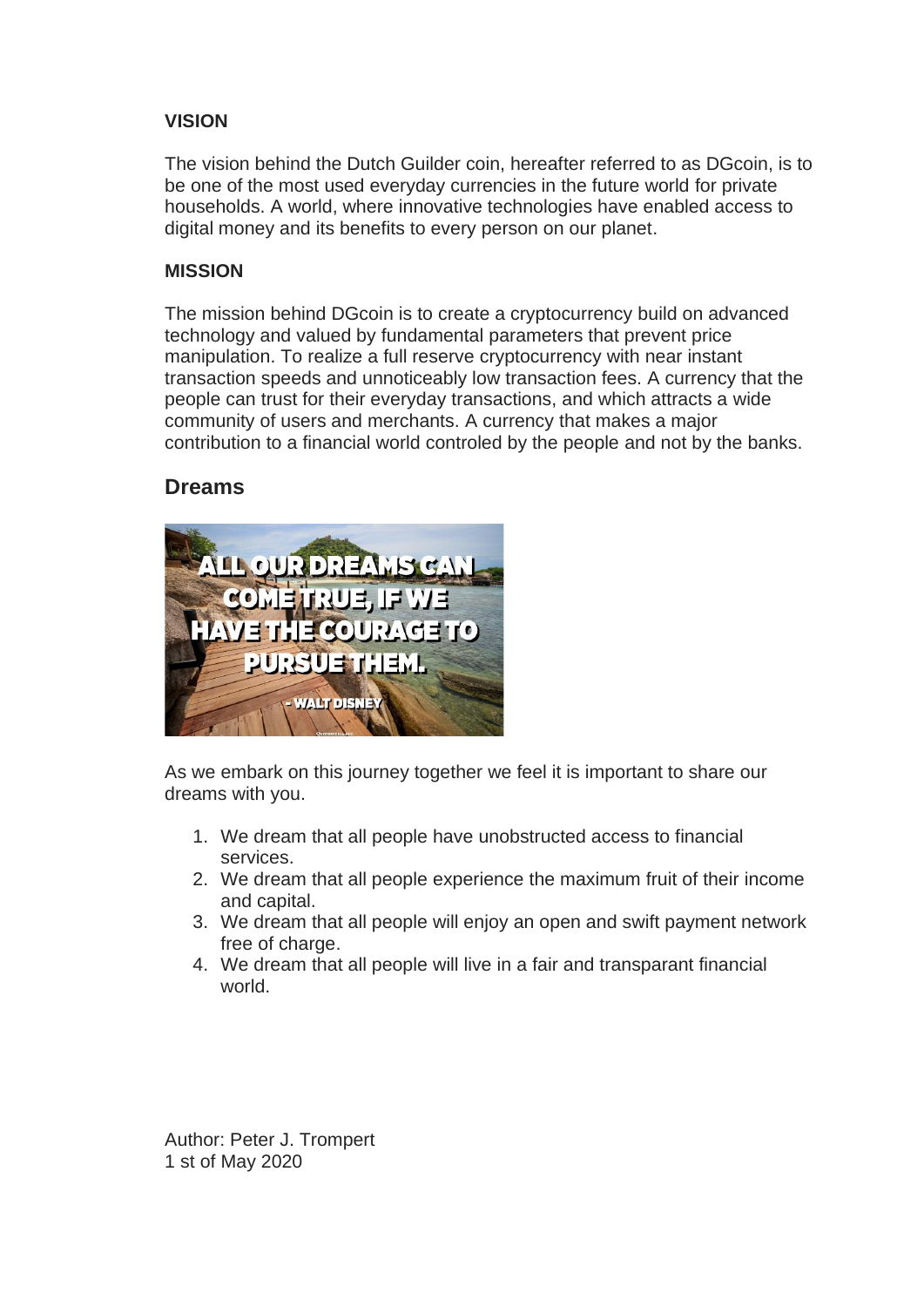# **CONTENT**

- 1. Abstract
- 2. Introduction
- 3. Problem, Solution, Product Description
- 4.Transparancy: Decentralized Security Ledger
- 5. Token Economics
- 6. DG Investment Plan
- 7. Issuance of DGcoins
- 8. DG Community
- 9. Road Map
- 10. Team and Advisors
- 11. Disclaimer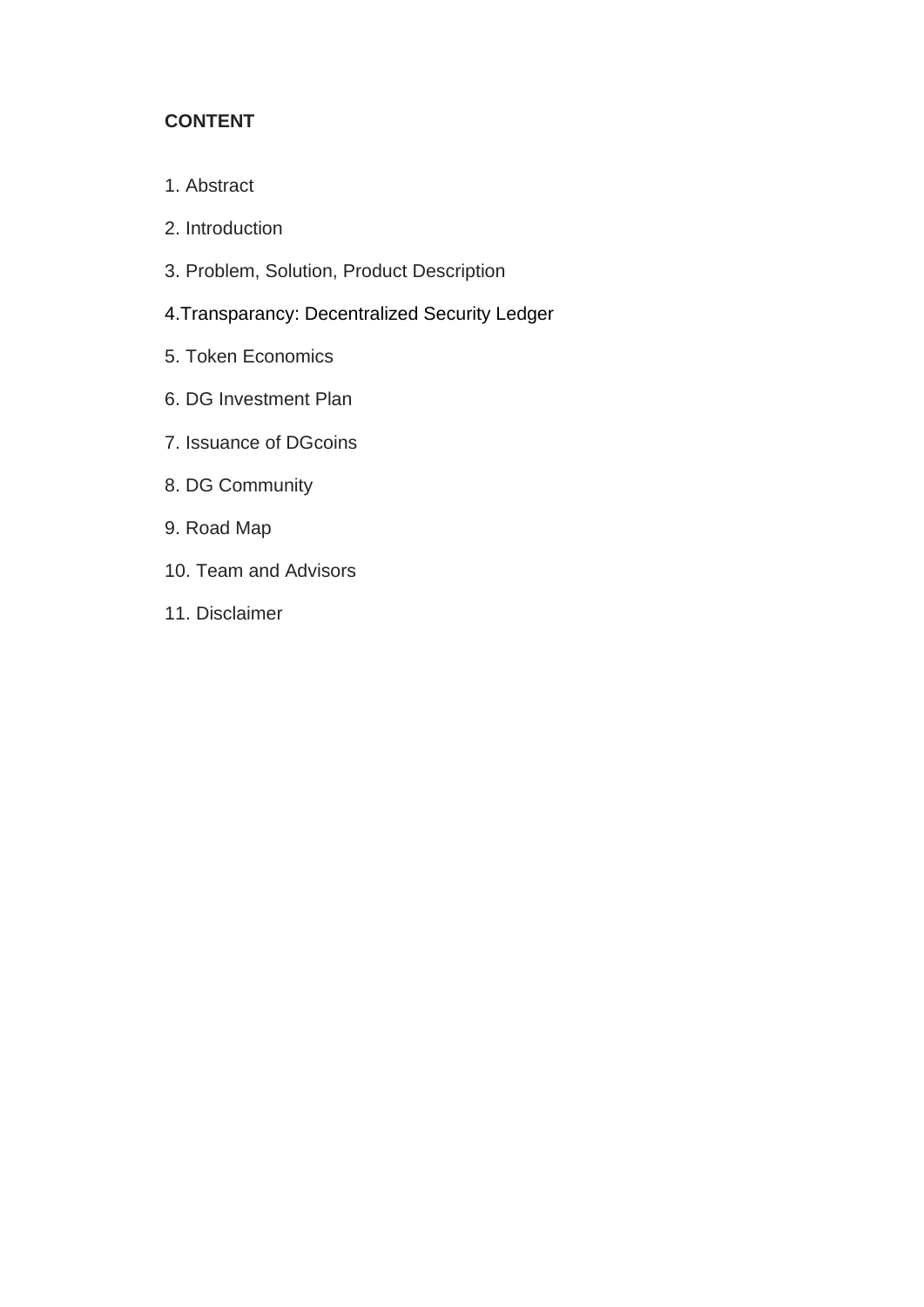## **1. ABSTRACT**

DGcoin is a digital token that will be issued in an initial coin offering ("ICO") that is scheduled to launch in June 2020. The proceeds of the ICO are intended to provide liquidity to realize the worlds first stable, full-reserve, vote cryptocoin and to fund the marketing program.

DGcoin is tied to the Euro in a fixed value of 1,0 DGcoin equals 1,0 Euro. The guaranteed return of investment amounts to 6% on an annual basis.

The total circulation of DGcoin is flexible but also controlled and will vary with the amount received from or paid out to investors in Euro's.

DGcoin is designed for private households in particular. These investors are looking for a righteous interest rate since banks offer 0,0% or even less for their savings. Besides they want to realize an open, fair and controlled financial system that is ruled by the general public.

Companies not active with consumer goods and services, government agencies and financial institutes cannot join the DGcoin community.

DGcoin is a closed community meaning that the financial information and voting rights are only available for members. The privacy of each member is secured to the maximum.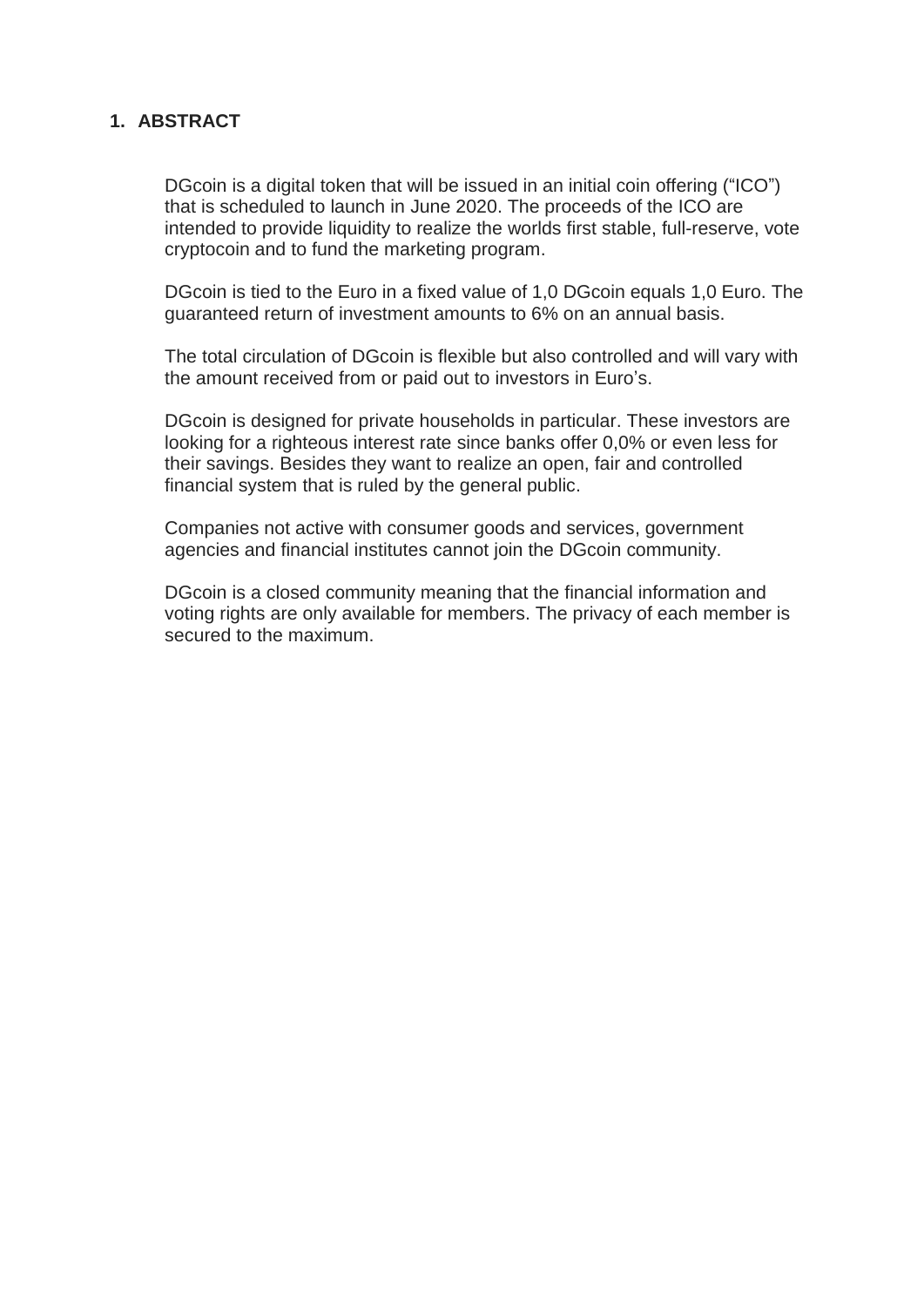#### **2. INTRODUCTION**

#### **Cryptocurrency**



A cryptocurrency (or crypto-currency) is a digital asset that is used as a medium of exchange wherein individual digital token coin ownership records are stored in a digital ledger or computerized data base. For this strong crytography will be used to secure financial transaction record entries, to controle the creation of additional token coin records , and to verify the transfer of token coin ownership. Bitcoin is generally considered as the first decentralized cryptocurrency.

DGcoin shall be a decentralized cryptocurrency which is meant for wide usage mainly in the Euro currency economies but can be used all around the world.



#### **Blockchain technology**

A blockchain is an immutable time-stamped series record of data that is distributed and managed by a cluster of computers. An open blockchain network has no central authority. It is the very definition of a democratized system. Since it is a shared and immutable ledger, the information in it is open for anyone and everybody to see. Blockchain have a number of unique properties which include distributed governance, open access for anybody with an internet connection and security through crytography.

DGcoin shall make use of the block chain technolgy.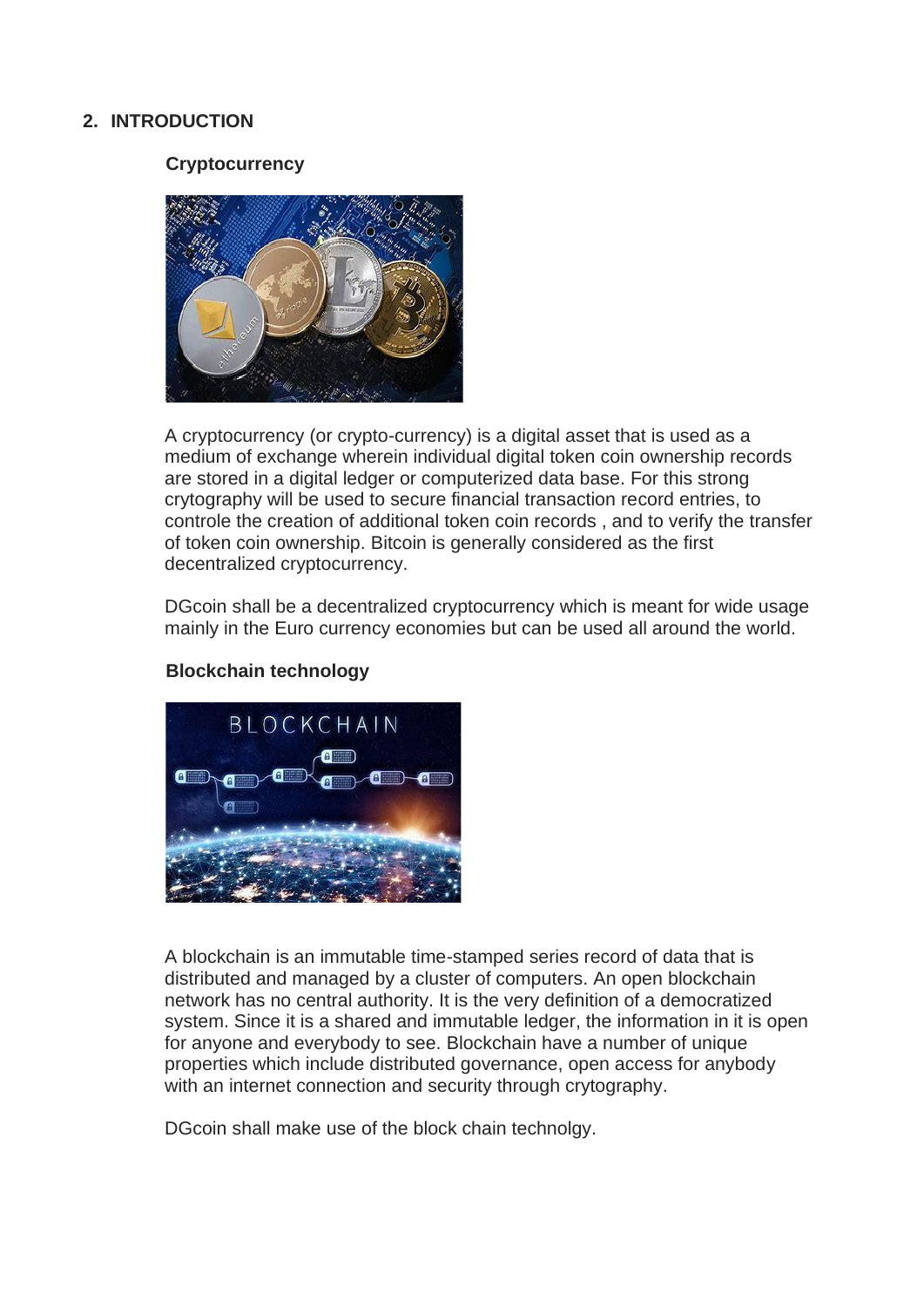## **Ethereum Platform**



DGcoin will be built on the Ethereum platform. Ethereum is an open source, public blockchain distributed computing platform and operating system featuring smart contract (scripting) functionality.

#### **DGcoin**

DGcoin is the first stable, full-reserve and vote cryptocurrency in the world that is targeting developed markets with the capability of being an everyday currency.

#### **Marketing campaigns**

After having solved the issues of DGCoin, the challenge left is to spread the knowledge about cryptocurrencies in general and DGcoin in particular.

For this, extensive marketing campaigns will be run in social media in particular. Word of mouth will also be an important pillar of the marketing program.

It is important to educate the end user on what is cryptocurrency and what are the benefits of using DGcoin.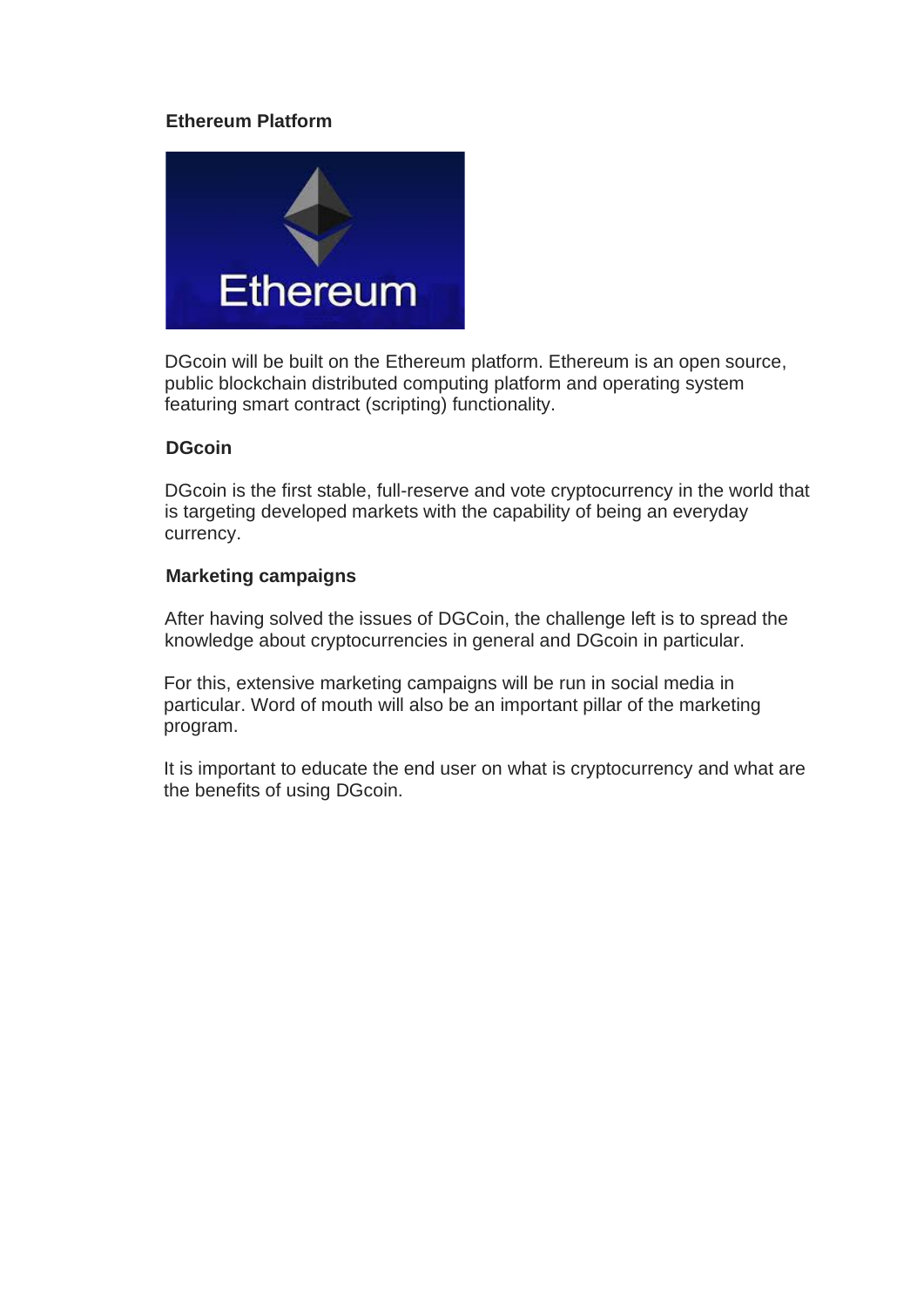# **3. PROBLEM, SOLUTION AND PRODUCT DISCRIPTION**

The starting point has always been for DGcoin to complement fiat money and to deal with the concerns of the European Central Bank (ECB) and the national central banks of the Euro countries in particular De Nederlandsche Bank (DNB) in relation to cryptocurrencies. Nevertheless, DGcoin is created primarily to represent the interests of the private investor. By this type of investor we mean small private savers who are looking for an alternative to their savings account.

#### **Problem**

A. The following bottleknecks can be identified from DNB's point of view.



-Cryptos operate generally outside financial supervision, which means that the protection of financial regulations is lacking.

-The value of cryptos is mainly based on speculation and a clear underlying valuation is generally lacking, as a result of which the prices can fluctuate strongly.

-Cryptos are vulnerable to deception, scams, manipulation, cybercrime and money laundering due to the anonymous and cross-border nature of transactions.

-The risks of Initial Coin Offerings (ICOs) are comparable to the general risks of cryptos. Specific risks with ICOs are also the lack of transparency, overestimation of expected returns and underestimation of the knowledge required to distinguish good earnings models from bad ones. A hype surrounding cryptos and ICOs could blind consumers to these risks.

-DNB does not regard cryptos as money, because they do not fulfill the functions of medium of exchange and storage and unit of account.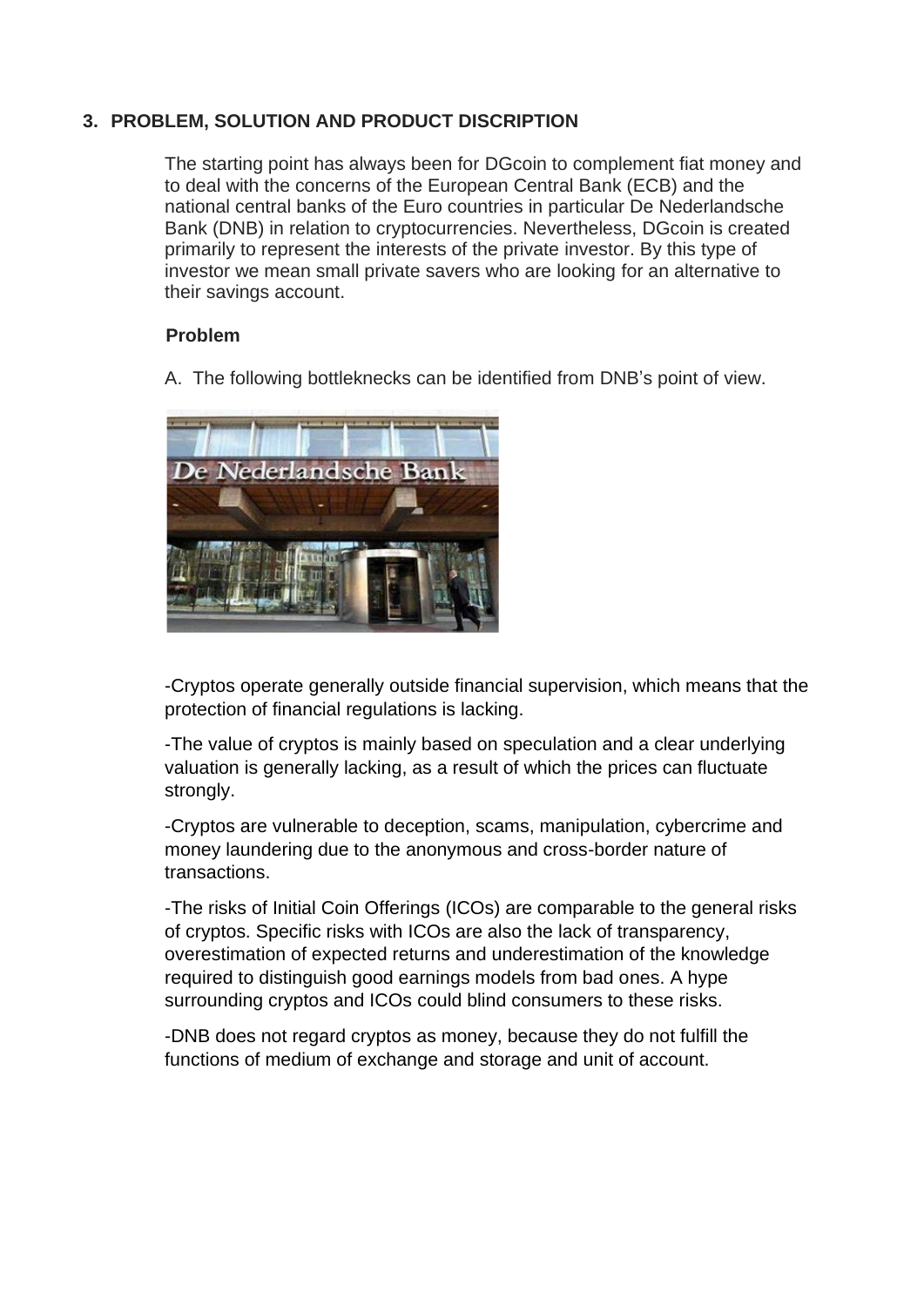B. From the prospective of a private investor the following currency and bank issues can be determined.



- Fear of the Euro. Private investors are increasingly losing confidence in the Euro. The problems within the Euro zone play an important role in this. Whether or not the investor's concerns are based on facts is irrelevant. The internal market is so complex that no one is able to provide a comforting and affirmative explanation. The uncomfortable feeling that many EU investors have should be dispelled. The authorities are unable to demonstrate this.

-Banks are predictable. Banks make maximum use of their loyal savers. They have always done that and will continue to do so. Banks receive preferential treatment from the government in many areas. The biggest enemy of the welfare of the savers is the powerful (top) banks. Deprive these banks of the power that actually belongs to savers.

-Saving at a bank makes you poor. The idea that no one has ever become poorer from saving at a bank does not correspond to reality. Saving with a bank is unwise from a financial point of view. The extremely low savings rate (0.00% to even less) ensures that the purchasing power of people's savings decreases every year.

-High and rising bank charges. The already high costs of a private household current account increase almost every year by sometimes double digits. In contrast, there is no additional service. The banks are hiding behind the fact that the costs of combating money laundering and terrorism financing and the high investments in digital banking are the cause of this. But that is nonsense, of course. Current bank charges are disproportionate to declining services and extremely low savings rates.

-Diminishing privacy. Banks must guarantee your privacy. However, this obligation conflicts with the legal possibility of banks to sell your payment details, albeit with your permission. A paying party therefore sees whether you pay your bills in time, how often you are overdrawn, what your lifestyle is and at which supermarket you do the shopping. So financial estimates can be made that seriously damage your interests. The next step will be that your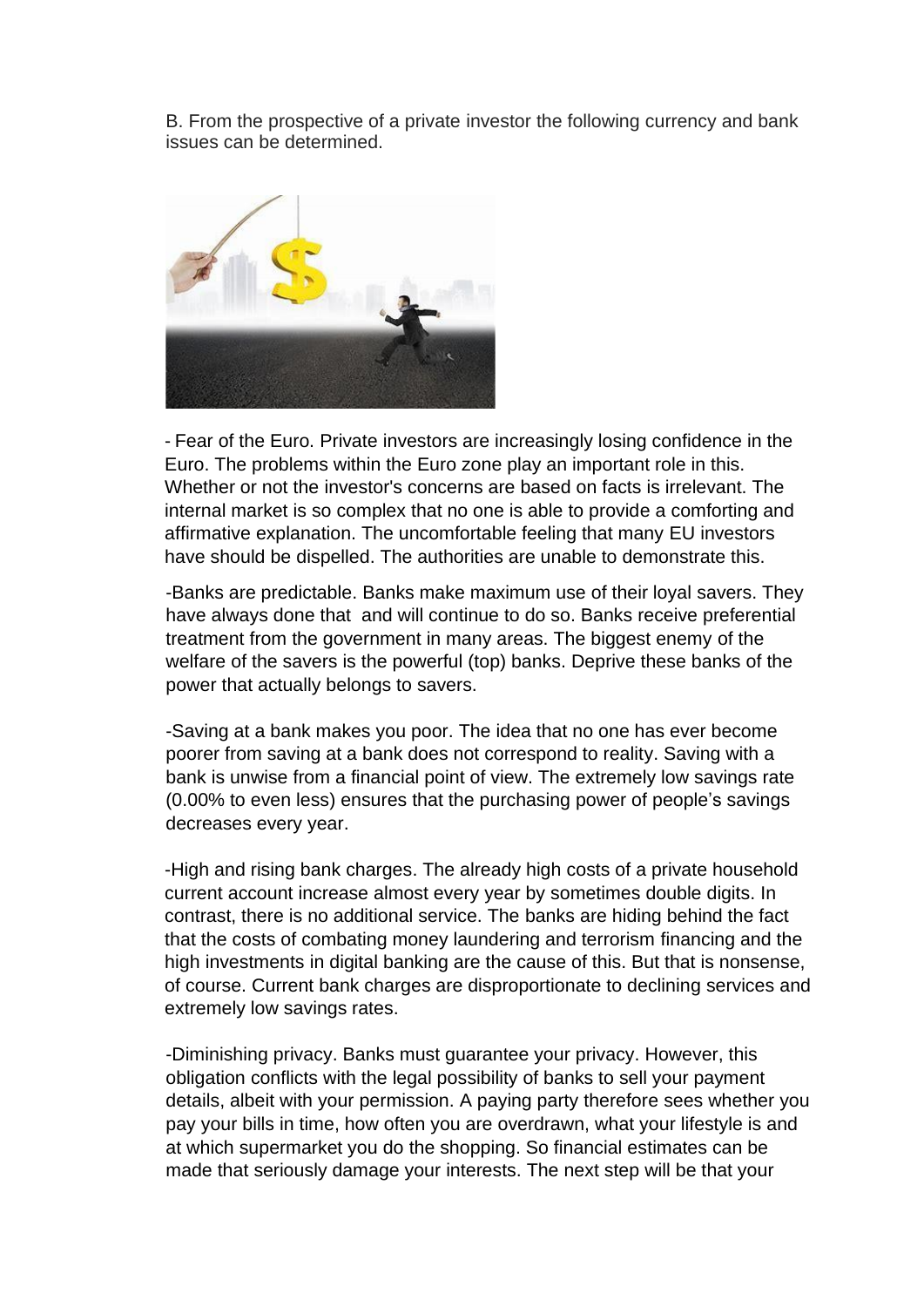personal and banking information is freely exchanged between banks. With this step, banks create an extra revenue model and your privacy is under increasing pressure.

-Large banks. The Dutch market as example is dominated by 3 major banks (ING, ABNAMRO and Rabo). These banks have the power and divide the market, whereby the (small) savers have become the fifth wheel of the wagon. Because of the policy of the European Central Bank, there is plenty of money and the big 3 banks are not eager to take the private person's savings on board.

-Nothing to say. The saver has no influence whatsoever on the banks themselves. The banking world benefits from controlling the silent community of savers in order to acquire even more power and money. For example, you do not know how your savings are used. You may not want your money ending up in the tobacco industry, arms-producing companies or environmentally harmful companies.

-Insecure savers. Bank customers are (much too) loyal and the banks make good use of that. Switching banks seems to be an unavoidable hurdle. For instance, only 4% of all Dutch bank customers have switched banks in the past 2 years. The saver is stripped to the bone while keeping its mouth shut. The reason? A change of bank means a new account number. Bank customers find that difficult. That is understandable but unwise. Banks refuse to cooperate in retaining an account number during a switch. In this way, banks oblige the saver to remain loyal to them.

-Hardly any certainty. For most of the savers, saving at a bank is the first choice to handle their money "wisely". Saving at a bank feels like a way of not being "screwed". But is this truly the case?



1. It were also the Dutch banks that contributed to the credit crisis. The multibillion-Euro bill of this crisis was ultimately paid by the hardworking citizens. Now the banks have developed the coco bond with a high risk profile. So banks apparently do not learn from their mistakes.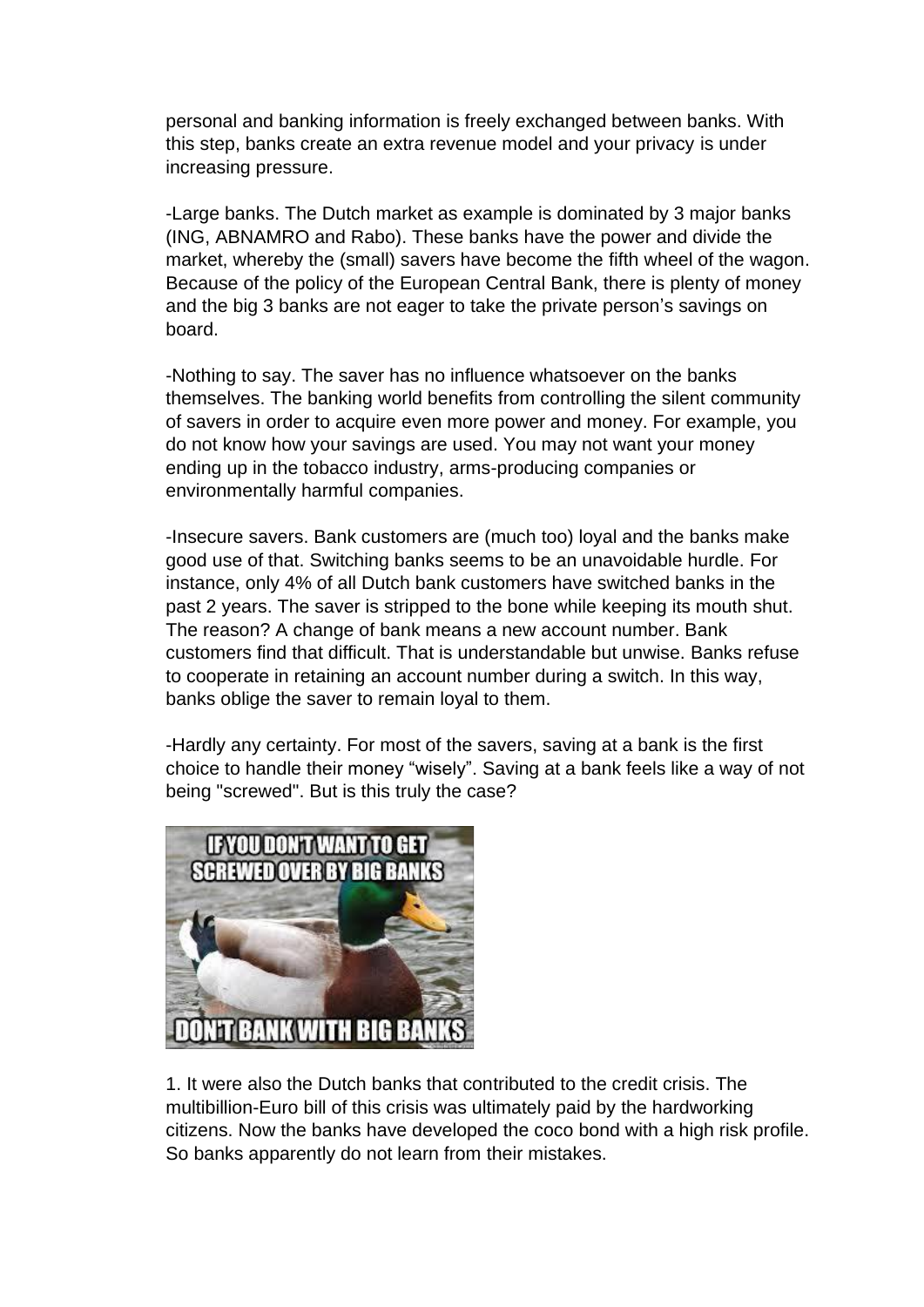2. The directors of these banks still pay sky-high bonuses to themselves and their staff. Those are the same banks that were rescued with taxpayers' money following the onset of the credit crunch.

3. The banks respond very emphatically to the emotion of the saver. Investing in shares is advised when stock prices rise and savings products must be purchased when these prices fall. There is always a situation where banks can charge high commissions. The bank always wins.

4. It seems that banks are cheating on the saver in an ongoing manner. They try to give the saver the feeling that no one has ever become poorer while trusting one's savings with them. Nothing could be further from the truth. You shouldn't have had the low savings interest for years in the first place. Saving at a bank is actually getting poor. In addition, dubious equity lease products were offered to savers in the past from time to time.

5. The only security that a bank offers is the deposit guarantee system, so that your savings are not lost in the event of bankruptcy. But there are conditions attached to this warranty which allow an escape route.

## **Solution**

In the financial world, 2 types of money can be distinguished, namely unfair money and fair money.

Unfair money



Unfair money does not mean money originating from criminal groups, terrorist organizations or rogue states. Unfair money is understood to mean money that is unlimitedly created by the banks, facing mountains of debt and about which citizens have nothing to say like most of the fiat money among which the Euro.

We also consider digital money that is being abused by speculators on a daily and widespread basis, including Bitcoin, as unfair.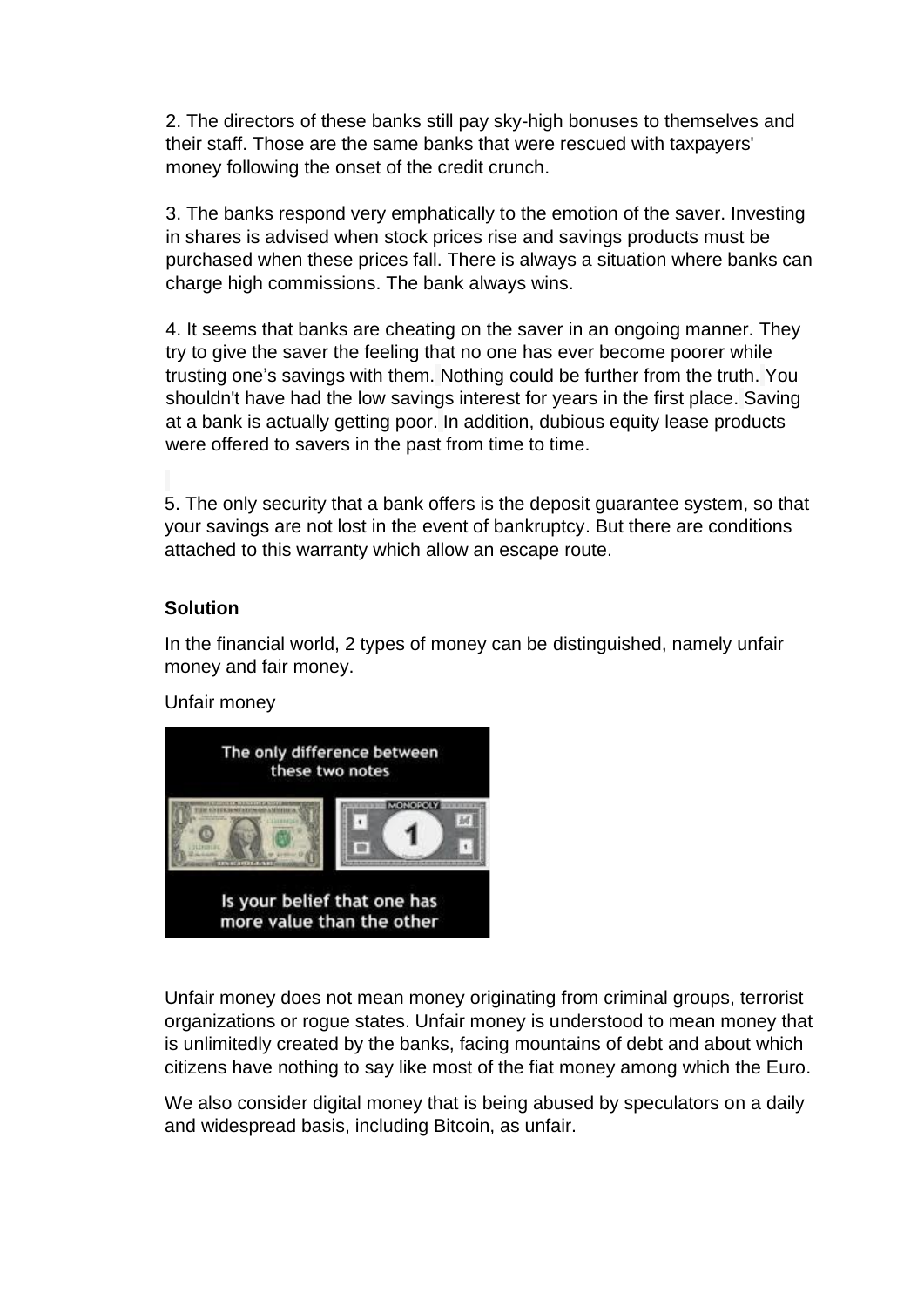# Fair Money



Fair money is from and for the general public and is fully backed by value such as gold or securities. Fair money is also not sensitive to speculators.

Digital coins or electronic money can well exist next tot he Euro and can create an excellent alternative for the current payment systems. Electronic money is transparent and payment transactions can be carried out quickly and free of charge. Digital coins such as DGcoin can only be considered fair if a number of conditions are met.

The Dutch Guider coin (DGcoin)



DGcoin illustrates how the money system can run stable, fair, democratic and transparent. A publicly owned money system over which national governments and banks have little to say. DGcoin belongs to all of us: the people.

80% of the Dutch population expressed their wish to establish a state-owned bank. 62% have indicated that banks never learn from their mistakes. The Standard Eurobarometer autumn 2019 showed that only 64% of all Dutch people had a positive image of the European Union (EU), while 62% expressed confidence in the European Central Bank (ECB) at the time. 69% consider the Euro a good thing for their country.

These figures show without doubt that there is a desire for a well trusted and by the general public controled currency next to the Euro.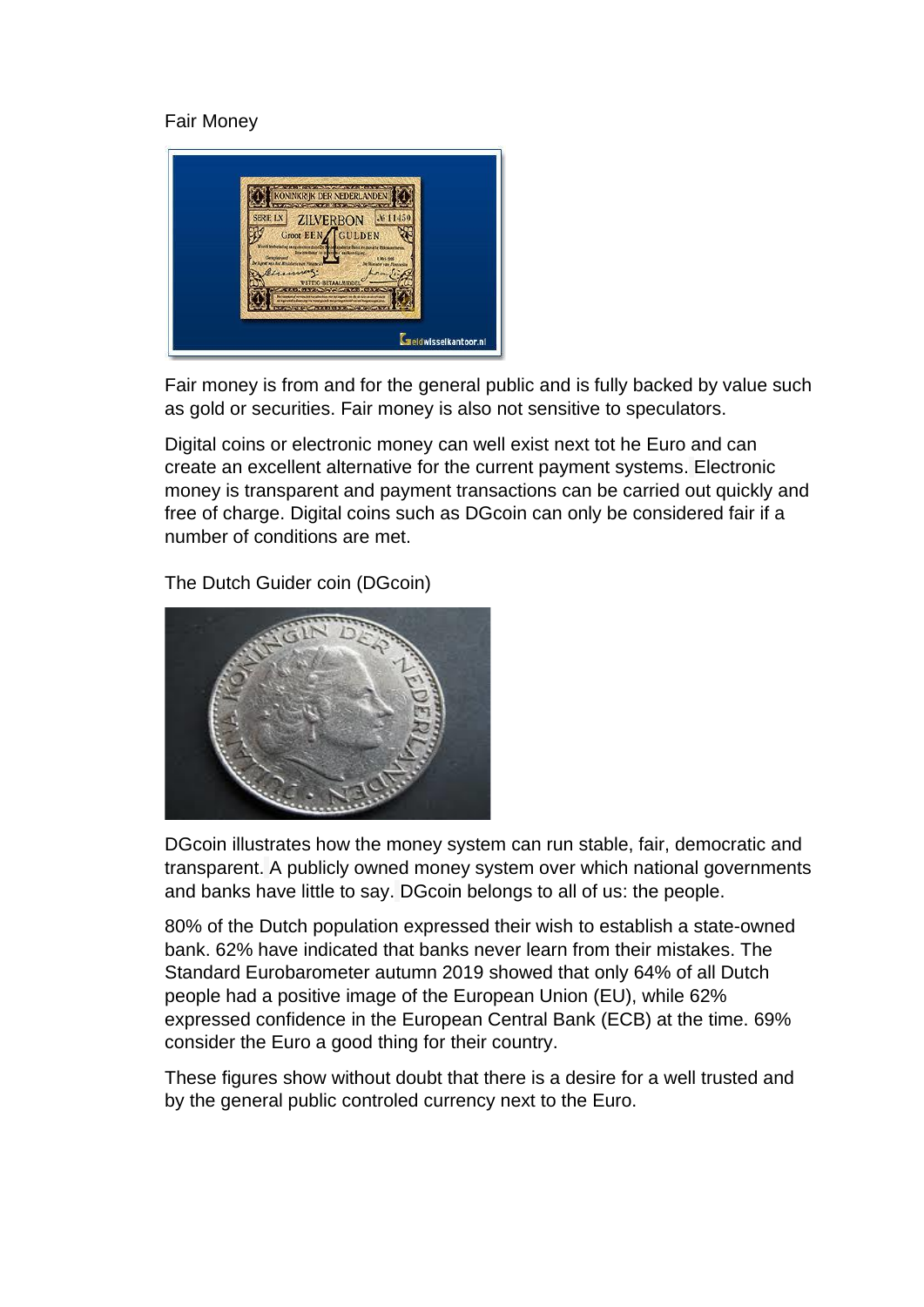1. 6% fixed return.

The bank's current "reward" of (virtually) 0% interest feels unfair. A negative interest rate already applies to certain types of savers and awaits all of us with certainty. A citizen return of 6% will be guaranteed by DGcoin. By citizen return a fair compensation for people's savings is meant.

2. Stable value.

The convertibility of DGcoin into the Euro is secured. DGcoin is in fact linked to the Euro in a 1 to 1 fixed ratio. This prevents DGCoin from being subject to enormous fluctuations in value.

3. Full-reserve.

For every DGcoin in circulation, 100% backing is held in the form of liquid and high-value securities.

4. Easy calculator

The fixed link of DGcoin to the Euro makes calculating in terms of DGcoins very easy. This allows DGcoin to be used as a general payment method.

5. No risk

Private households in general do not want to take any risks with their savings.The DGcoin savings plan will therefore exclude any risk for the participants.

6. Available at any time

It goes without saying that one has free access to the saving account. At DGcoin the savings will be withdrawable free of charge and at any time.

7. Full transparency

Every savings plan must offer full disclosure. Transparency is paramount and will be secured tot the maximum at DGcoin. Each financial transaction is recorded in a ledger freely accessible to every saver.

8. Control by voting right

Control over your savings is a fundamental right. But as a saver you usually have nothing to say. If you want to participate in discussions and decisions with your local bank you cannot. Every DGcoin saver has voting rights.

9. 100% privacy

Privacy is under pressure and the big roll-out of 5G will reinforce this. Cameras in shopping centers, motorways and at the entrance to each city record when and where you are. The tax authorities, banks, supermarkets, Google, Instagram and Facebook, to name a few, want to know everything about you. The saver's privacy is fully secured by the DGcoin policy.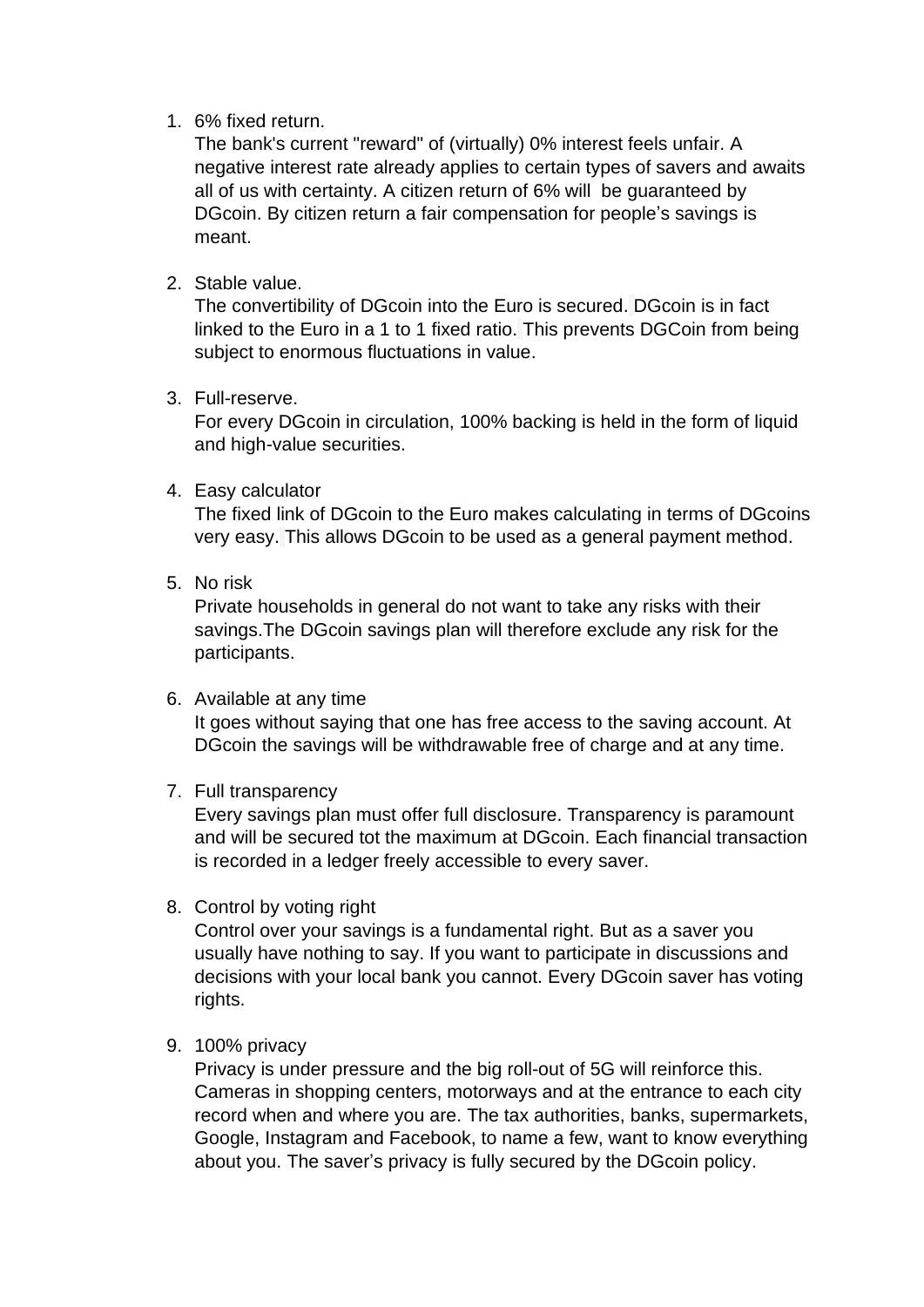#### 10.Fair financial world

The power of the banks must be brought down to acceptable proportions. The current financial system needs to become more transparent and fair. Besides the Euro there is a need for a second independent currency: the Dutch Guilder (DGcoin) aiming at a world where everybody feels at home.

#### **Product Description**



Cryptocurrency is a digital currency in which encryption techniques are used to regulate the generation of units of currency and verify the transfer of funds, operating independently of a central bank. In simple words a cryptocurrency is a type of currency which uses digital files as money. Usually, the files are created using the same methods as cryptography (the science of hiding information).

There are at present more than 1.600 and still growing different cryptocurrencies available around the world. The majority of them are based on blockchain technology, which was invented in 2009 when bitcoin first came live. Bitcoin is largely believed to be the most popular cryptocurrency. Today the 10 most important cryptocurrencies represent 80% of the total market, while the 2 most important, Bitcoin and Ethercoin, represent around 55 % of the market value. The majority of them are based on blockchain technology.

Decentralized ledger technology has enabled cryptocurrencies to become a new form of money that is privately-issued, digital and that permits peer-topeer transactions. At the moment cryptocurrencies operate alongside official currencies such as the US Dollar, the Yen and the Euro.

Cryptocurrencies have the potential to massively upgrade the effectiveness of money worldwide. They can be sent nearly instantly to anyone anywhere in the world, can't be diluted or devalued by irresponsible governments, and can be programmed to operate inside of financial contracts that rely on code instead of law, each of which is independently a major improvement over fiat money.

Cryptocurrencies have recently been top-of-mind for consumers, investors, and regulators around the world. Why, then, have they not been adopted? In addition to technical impediments that are on track to being solved, cryptocurrencies like Bitcoin and Ethercoin have been highly volatile in market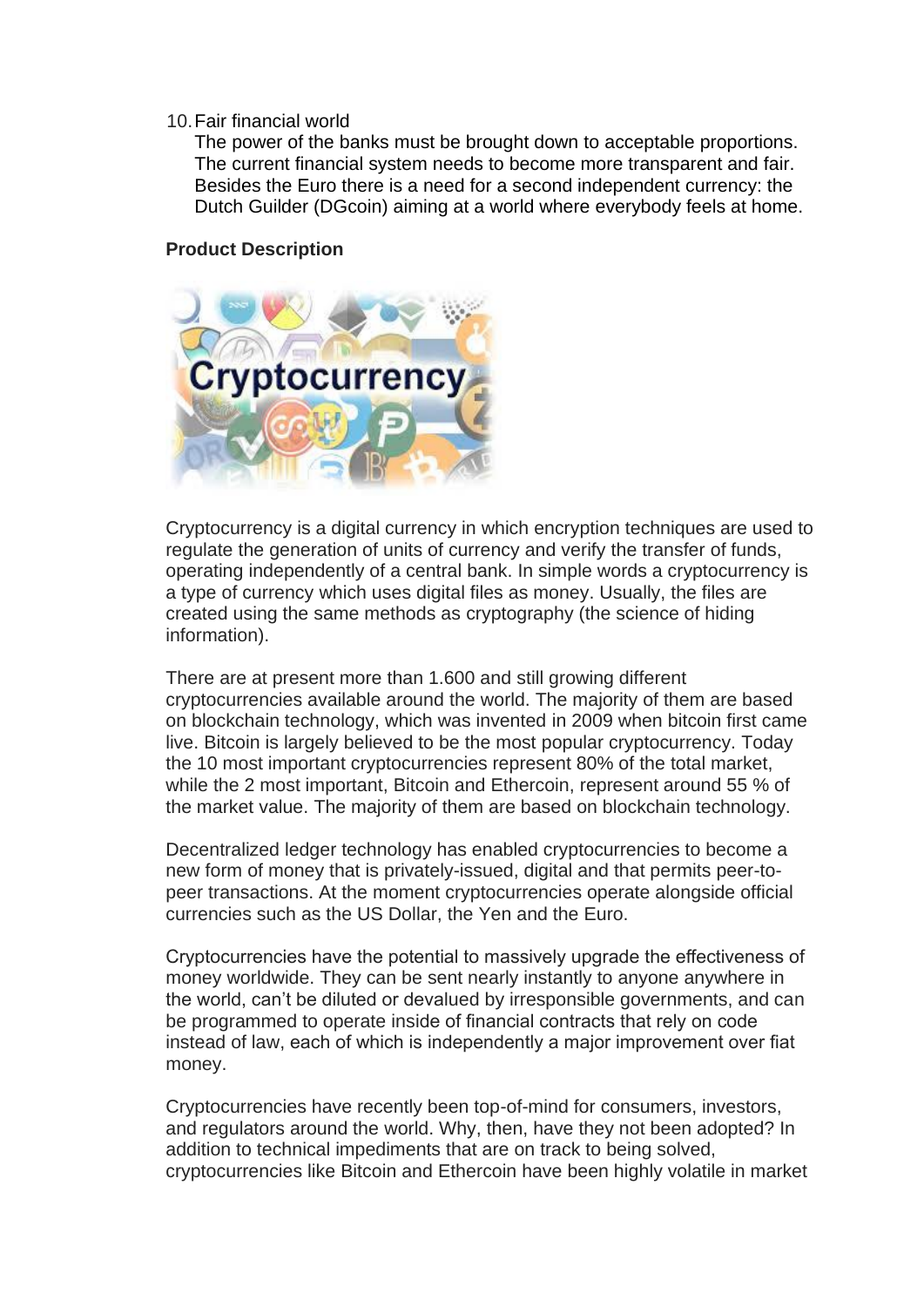valuation. Their volatility discourages merchants and consumers from using them as a medium of exchange or store of value.

Put simply, nobody wants to spend a currency that may be worth twice as much in a month, and nobody wants to store their retirement savings in a currency that may be worth nothing in a year. Their volatility also prevents them from serving as a standard of deferred payment. Anyone who negotiates rent, wages, or loans in a currency lacking a stable value is unavoidably also speculating on that currency's future purchasing power. Relying on a volatile currency for such needs introduces unnecessary risk and makes it more difficult to coordinate effectively.

Unleashing a fully functional cryptocurrency will be similar to releasing smartphones for the first time. Holding an iPhone, you could tell that mobile browsing was going to be a lot better, but no one predicted that within a few years there would be massive networks of non-professional drivers roving around picking up strangers and taking them wherever they wanted to go. Uber just wasn't what you thought of when someone said "app" in 2007.

Similarly with cryptocurrency, while several applications of the technology are clear, it's equally clear that as many or more applications will be a surprise.

Money is the most basic platform for commerce, and cryptocurrency is poised to be the most functional and least restricted form of money mankind has ever invented.



Stable coin.

A stable coin is a cryptocurrency designed to minimize the volatility of the price of the coin, in relation to some "stable" asset or basket of assets. A stable coin can be pegged to a cryptocurrency, fiat money, or to exchange-traded commodities (such as precious or industrial metals). Stable coins redeemable in currency, commodities, or fiat money are said to be backed, whereas those tied to an algorithm are referred to as seigniorage-style (not backed). Cryptocurrencies backed by fiat money are the most common.

The value of the DGcoin is fixed to the Euro in a 1 Euro = 1 DGcoin ratio. As a consequence the DGcoin is subject to the same volatility and speculative risk associated with the Euro.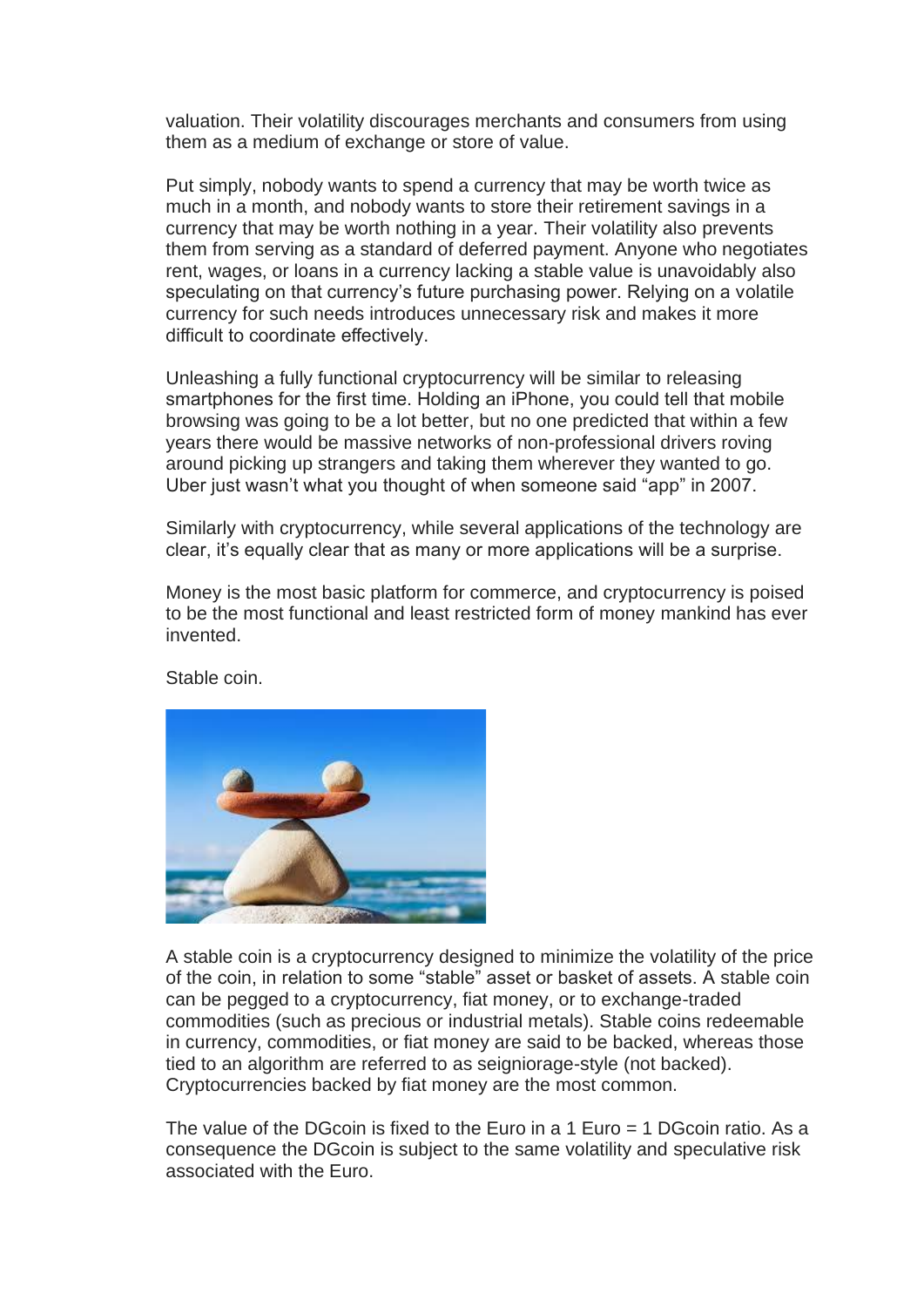In order to peg a currency's value to some asset or basket, one needs to be able to offer holders of that currency a fixed price in terms of that asset or basket. For example, if you wanted to peg a currency 1-to-1 to the Euro, as in the case of DGcoin, you would need to be able to offer holders of the currency one euro worth of value per unit of the currency.

DNB sees opportunities for this type of crypto, because it allows you to make foreign payments faster and cheaper and they can be widely used.



Full-reserve coin

A Full-reserve coin or 100% reserve coin system is one in which the creator/administrator of the coin must hold reserves for 100% of on-demand liabilities. This means that should on-demand creditors all simultaneously ask for repayment, the creator/administrator will be able to honour all its obligations. This contrasts with a system of Fractional-reserve coins.

If the demand for a pegged currency will only ever drop at most by, for example, 50%, then in principle, the issuer only ever needs to be able to repurchase 50% of the circulating supply, and so could hold only 50% backing and maintain perfect stability.

You can start to reason about how much demand is likely to drop in the most extreme situations and make guesses about the amount of collateral needed by looking at the history of pegged currencies and when they have and have not broken under stress. You can even run simulations of what might happen given various possible demand histories.

Holding less than 100% collateral backing also comes with a major benefit: if users purchase 100% of the units of currency in circulation for face value, but the system doesn't need to hold all 100% of that capital in escrow as collateral, some of it can be spent. What could you spend it on? For example, you could spend it on marketing, development, and paying dividends to investors who funded earlier marketing and development.

This approach of spending part of the collateral is so tempting that we planned on building our stable cryptocurrency this way at the beginning of our design process. But as we worked on building out our arguments for why the backing only needed to be X% or Y% or Z%, they all fell apart. Why? Because the analogy between pegged fiat currencies of nation states and pegged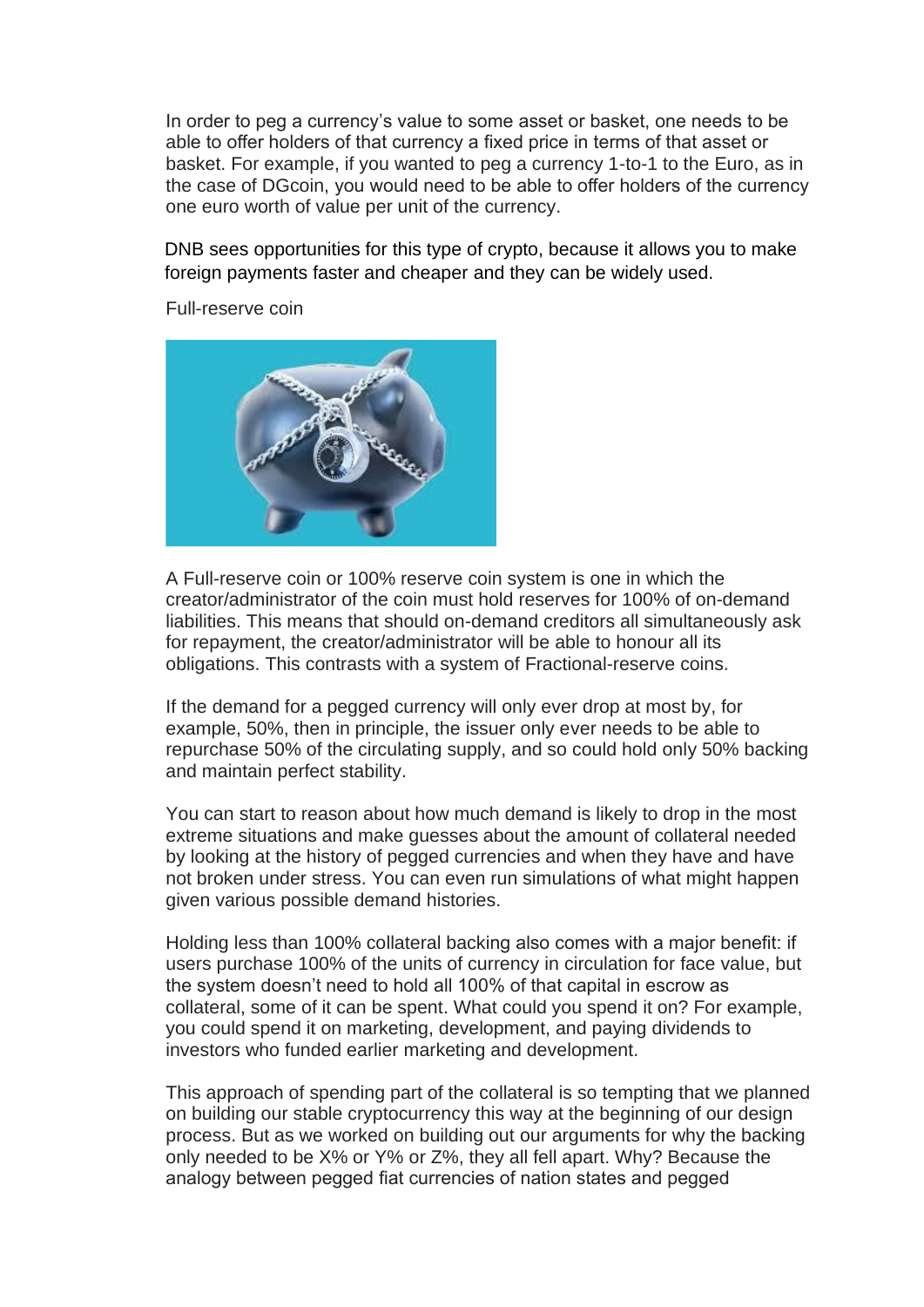cryptocurrencies is not sufficiently strong to rely on numbers that have played out in the history of pegged fiat money. There is no similar enough reference class to safely reason empirically about this question.

Relative to nation-based fiat currencies, competition among stable cryptocurrencies should be much higher, and switching costs much lower. As a result, demand drops have the potential to be far larger than anything we have seen in the past. Even if, for example, 70% collateralization has permitted pegged fiat currencies to weather financial crises, 70% may be insufficient for a pegged cryptocurrency to maintain stability.

Two types of potential failures for pegged currencies are:

1. Bank runs—when the holders of pegged currencies panic over the possibility that collateral will run out before they have the chance to redeem their currency for collateral, and everyone runs to redeem all at once.

2. Speculative attacks—when someone borrows a large amount of the pegged currency, sells it into the market all at once to exhaust the collateral held in reserve, and then repurchases the currency for less after the peg has broken, pocketing the difference, and then repaying the loan.

Reasoning about the likelihood of either of these possibilities when a stable cryptocurrency has less than 100% collateral is hard, because you have to make guesses about how large masses of people will behave in circumstances we've never really seen before. But reasoning about 100% backing is easy—neither outcome is possible under any drop in demand.

Conclusion If we want to be confident that a new cryptocurrency as DGcoin will not be subject to bank runs or speculative attacks, we must maintain 100% collateral backing.

The collateral backing

DGcoins in circulation will be 100% backed by a reserve of assets made up of cash (3%) and cash equivalents (97%). The cash equivalents will consist of shares in the 75 largest companies listed on the Dutch stock exchange. The emphasis will be on the 25 companies included in the Amsterdam Exchange (AEX). This is the Dutch premier stock exchange division.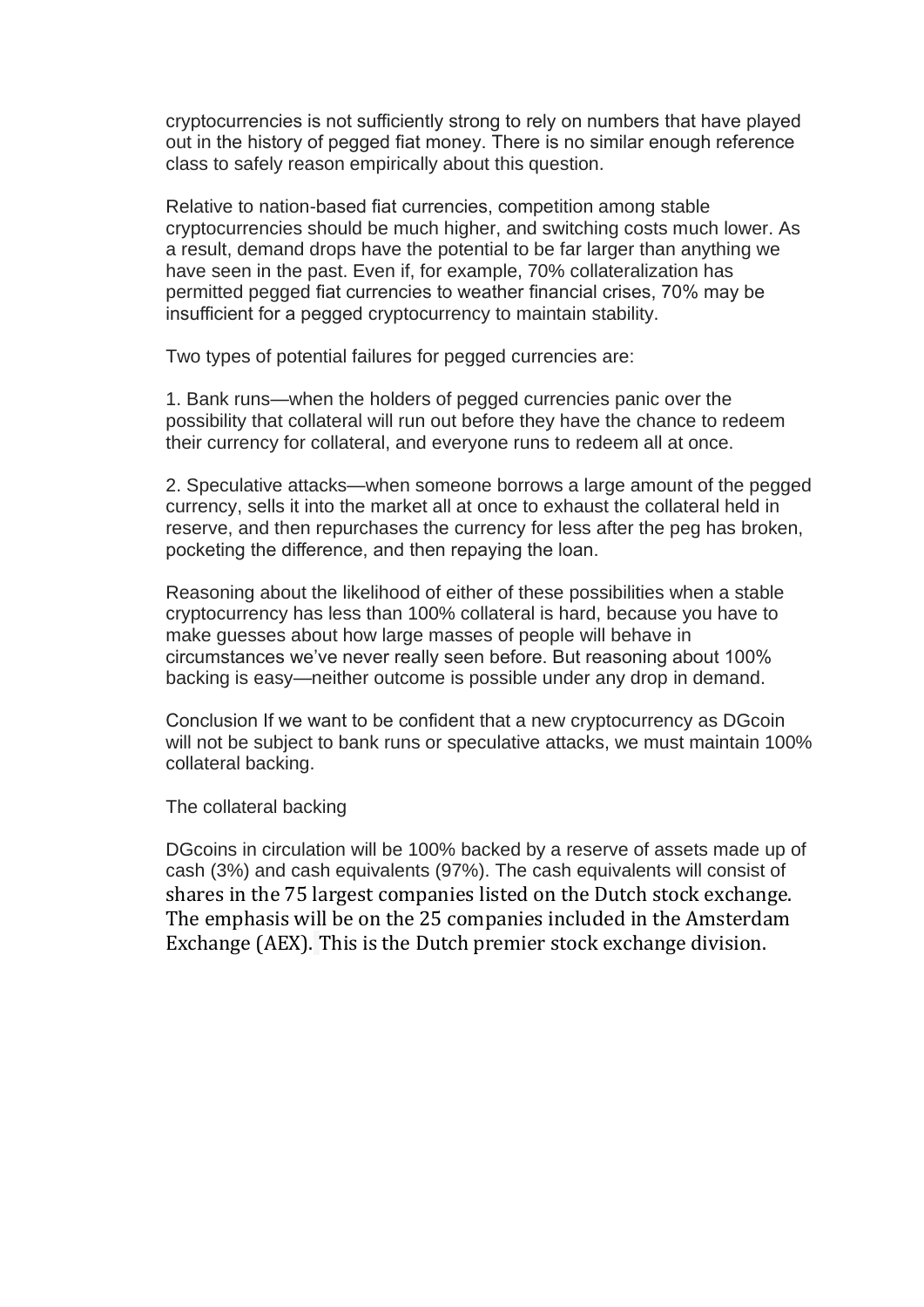#### Vote coin



Democracy [\(Greek:](https://en.wikipedia.org/wiki/Greek_language) δημοκρατία *dēmokratía*, "rule by [the] people") is a [form of](https://en.wikipedia.org/wiki/Form_of_government)  [government](https://en.wikipedia.org/wiki/Form_of_government) in which [the people](https://en.wikipedia.org/wiki/People) exercise the [authority](https://en.wikipedia.org/wiki/Authority) of government. Who people are and how authority is shared among them are core issues for democratic theory, development and [constitution.](https://en.wikipedia.org/wiki/Constitution) Some cornerstones of these issues are [freedom of assembly](https://en.wikipedia.org/wiki/Freedom_of_assembly) and [speech,](https://en.wikipedia.org/wiki/Freedom_of_speech) [inclusiveness](https://en.wikipedia.org/wiki/Social_exclusion#Social_inclusion) and [equality,](https://en.wikipedia.org/wiki/Political_equality) [membership,](https://en.wikipedia.org/wiki/Citizenship) [consent,](https://en.wikipedia.org/wiki/Consent_of_the_governed) [voting,](https://en.wikipedia.org/wiki/Voting_rights) [right to life](https://en.wikipedia.org/wiki/Right_to_life) and [minority rights.](https://en.wikipedia.org/wiki/Minority_rights)

Generally, there are two types of democracy: direct and representative however, the noun "democracy" has, over time, been modified by more than 3,500 adjectives which suggests that it may have types that can elude and elide this duality.

In a [direct democracy,](https://en.wikipedia.org/wiki/Direct_democracy) the people directly [deliberate](https://en.wikipedia.org/wiki/Deliberate) and decide on [legislature.](https://en.wikipedia.org/wiki/Legislature) In a [representative democracy,](https://en.wikipedia.org/wiki/Representative_democracy) the people elect representatives to deliberate and decide on legislature, such as in [parliamentary](https://en.wikipedia.org/wiki/Parliamentary_democracy) or [presidential democracy.](https://en.wikipedia.org/wiki/Presidential_democracy) [Liquid democracy](https://en.wikipedia.org/wiki/Liquid_democracy) combines elements of these two basic types.

The most common decision making approach of democracies has been the [majority rule.](https://en.wikipedia.org/wiki/Majority_rule) Others are [supermajority](https://en.wikipedia.org/wiki/Supermajority) and [consensus.](https://en.wikipedia.org/wiki/Consensus_democracy)

But how does democracy work in the world of cryptocoins today? Do tokenholders, by right of their ownership, have a say in the progress of the coin's network? The market is becoming more mature, and both voting and its discussion are an important step towards decentralization that is constantly brought up. The ability to vote and influence the coin's development is itself a strong advantage. At the same time, common concerns such as low voter turnout and 'whale" voting – in which one token holder effectively decides the outcome of a vote – have caused internal governance disputes about the true efficacy of on-chain governance.

The fundamental problem of blockchain voting today or blockchain governance is that 100 percent of it is plutocratic. It is based on whoever has the largest amount of tokens or the largest economic weight. Token holders don't have any weight at all in the decision-making. The voting is pretty much irrelevant if a single whale can decide the outcome of an election.

In the eyes of DGcoin a simple and direct system of majority token holder voting is the best solution out there for on-chain governance at present. Nevertheless DGcoin feels compelled to develope a fair governance system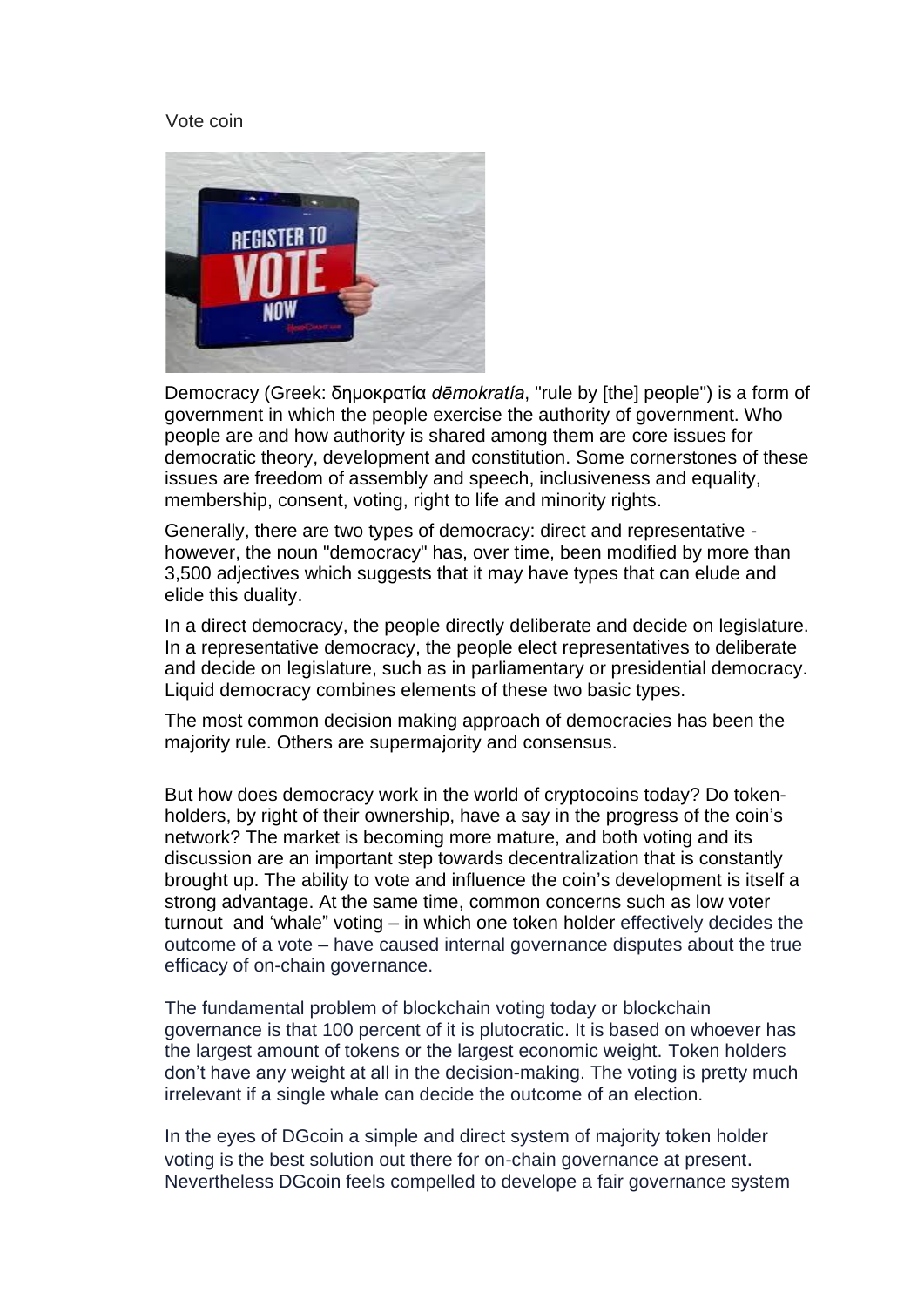solving the "whale" issue. By introducing so called "lock" mechanisms. Token holders who have staked their DGcoins on the network for a long period of time have more voting powers. In case a certain amount of tokens is reached, the surplus will be locked when it comes to voting rights. In this way DGcoin can achieve greater voting power for smaller token holders which we consider to be a fair solution. At the same time, such a system places a heavy emphasis on user identity verification which the brightest minds in crypto have yet to find a ubiquitous solution for.

DGcoin is fully convinced that the use of democratic means can help keep a community together. Democratic decisions guarantee the highest degree of legitimacy of the network.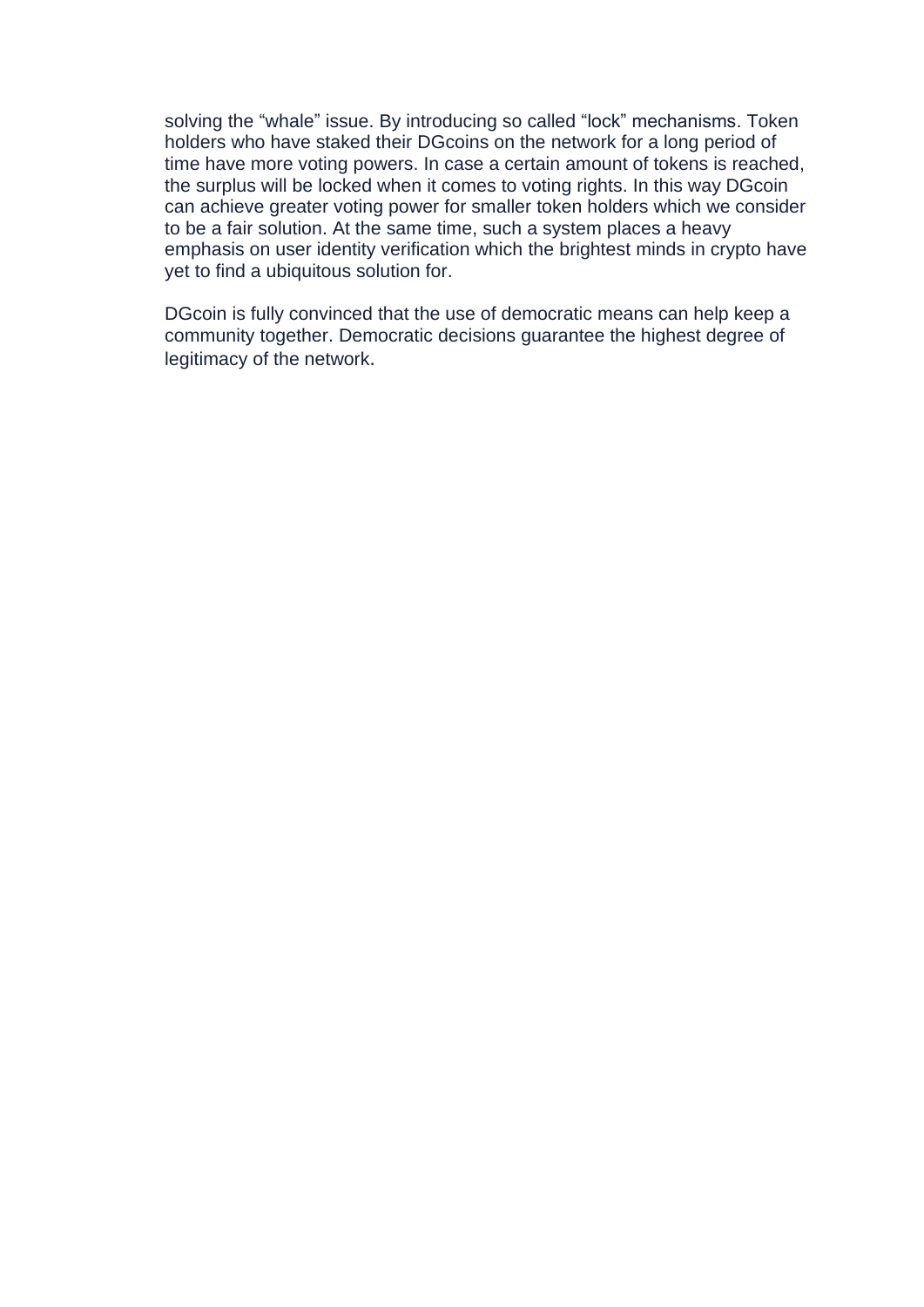# **4. TRANSPARANCY: DECENTRALIZED SECURITY LEDGER**



The DGcoin database functions as an online decentralized ledger. All DGcoin holders have exclusive access to this Security Ledger. Each holder can make a copy of this and keep it. It is a completely closed system. Outsiders have no access to any information.

Each financial transaction is recorded in the Security Ledger. The system checks whether a transaction meets predefined standards. Plans for new transactions and approved transactions are immediately distributed to all savers so that everyone always has the same information.

The decentralized system containing an overview of all transactions and controlled by all investors ensures that all parties involved have the "truth" without the need for an intermediary service. All DGcoin holders together act as a financial controller

The database is managed by the DGcoin issueing organization with all DGcoin holders and the foundation Stichting LivingComfort, hereafter referred to as SpaardersVerenigd, as supervisor. As mentioned, every holder has a copy of all the information the database contains. All participants in the network can therefore check and validate at any time what is happening in the Security Ledger. Every DGcoin holder can make his/her own findings public via the DG Community platform, which is also accessible to everyone.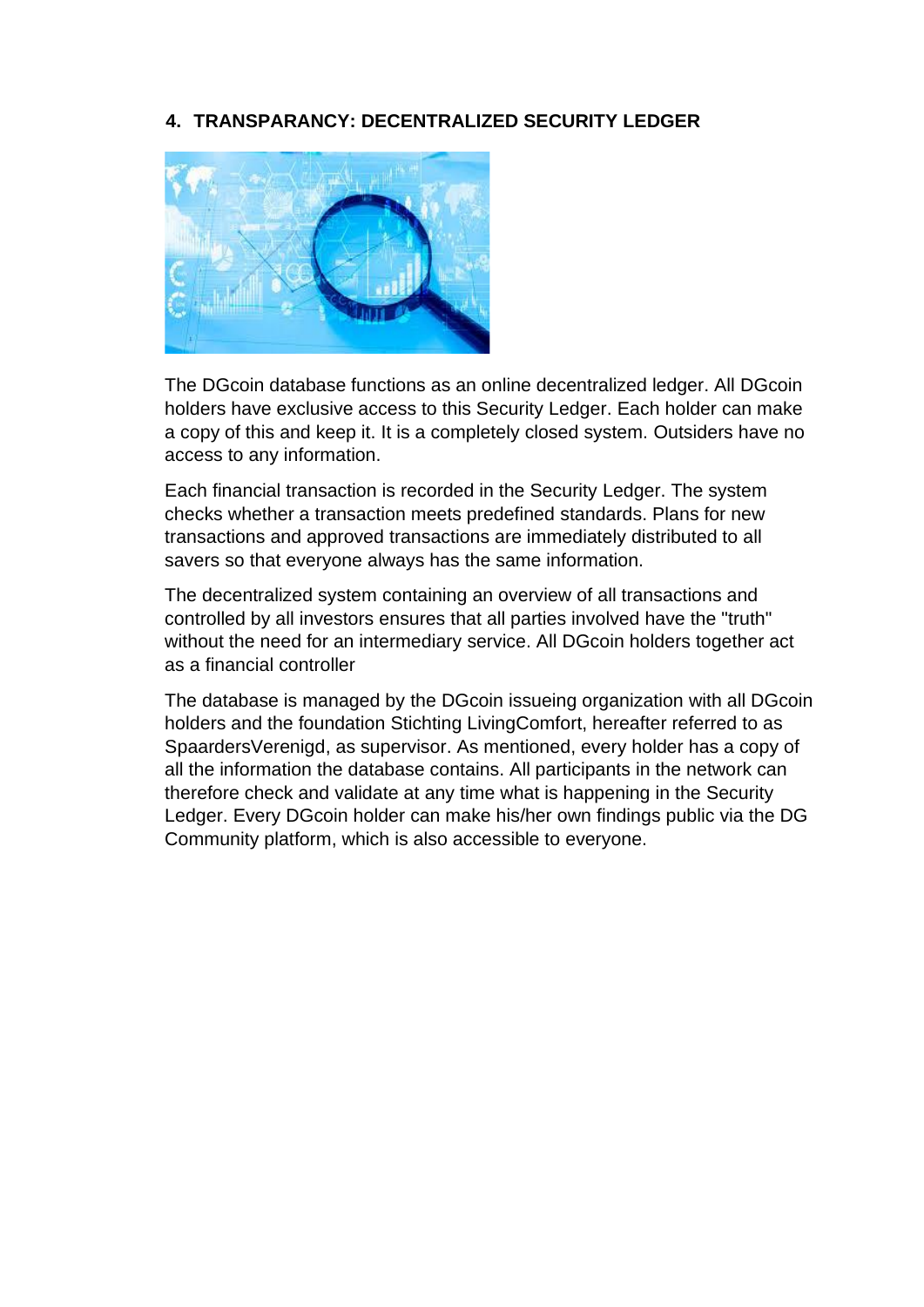#### **5. TOKEN ECONOMICS**



Because of the fixed link between the Euro and DGcoin the latter is not of interest to speculators. 6% annual return on the investment is guaranteed. No more, no less. If you put a high return first, the DG is not for you.

When you ask an investor what he or she wants, the answer is always the same: the highest possible return. Rarely does an investor indicate that the protection of the invested capital should come first. But what one has to realize is that the higher the return forecast, the high the risk. A high return coupled with a low risk does not exist. So don't be tempted by beautiful stories, glossy brochures and convincing websites that claim otherwise.

As a private person investing with your savings means that you invest with money for which you have worked hard. You know better than anyone what you had to do for your hard-earned money. Nevertheless, (novice) investors are all too often guided by high investment results. Especially now that the interest on savings is negligible. You then run the risk of entering products with which you can lose a lot of money quickly.

If the promised investment result is too good for words, mistrust it immediately. An offer for an investment product with a return of 10% or more is not realistic.

Investing is much more about managing risk than making sky-high profits. If we only focus on return, it will be very difficult to make money. At DGcoin, the protection of your investment is paramount. After all, you can only grow investments if you secure it.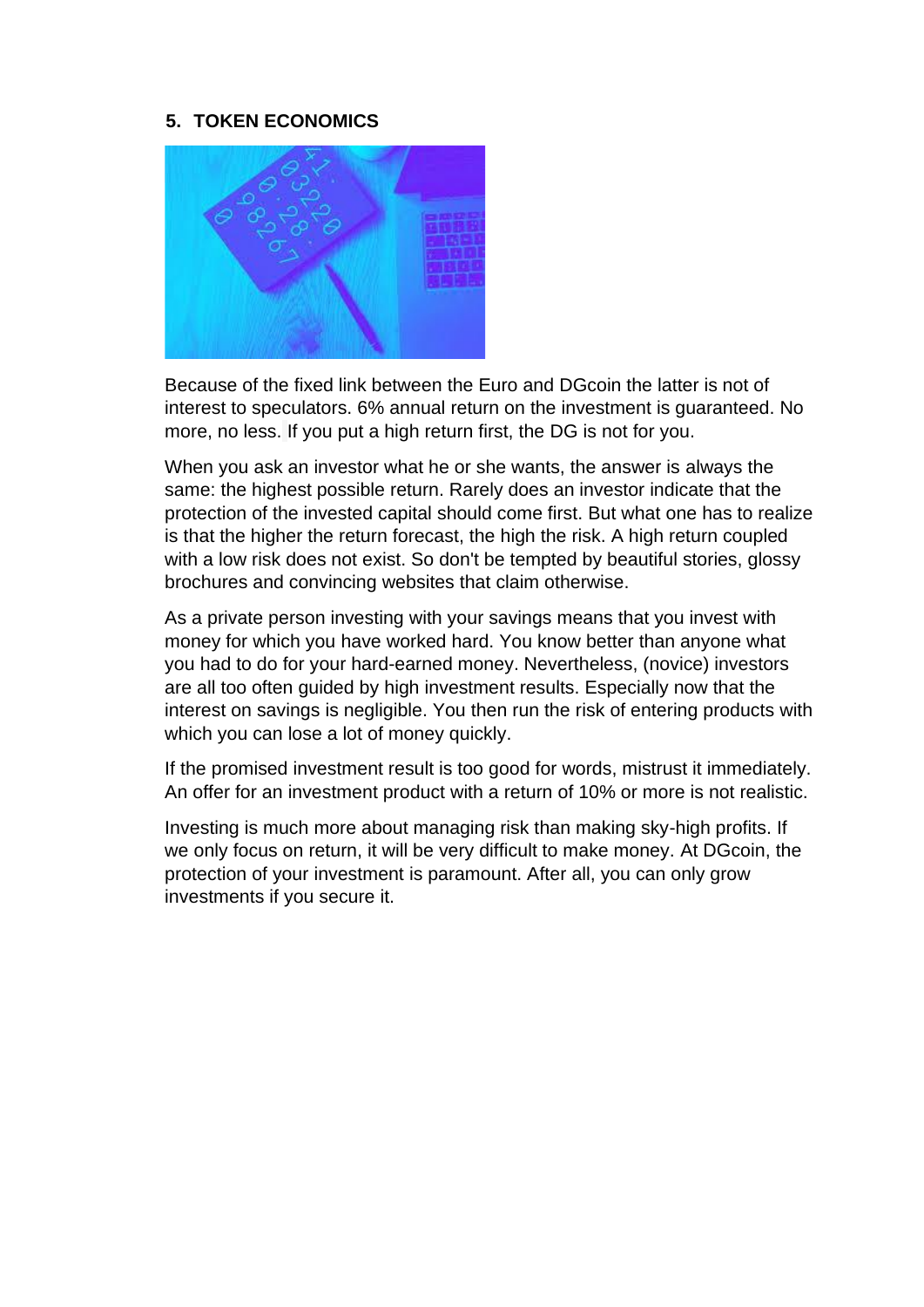#### **6. DGCOIN INVESTMENTPLAN**



DGcoin's free capital is used for relatively stable investments in Dutch companies and financial institutes of excellent reputation. These participations can be made liquid at any time for payment to the investors. In addition, DGcoin is never fully invested. An amount of 3% of the incoming funds is held as cash.

Apart from the corona epidemic the past 30 years have been a blessing to the investor according to renowed McKinsey & Company. In Europe, share prices rose by an average of almost 8% during this period. Over the past 25 years, the DGcoin investment plan, if it would have been active, had yielded a return of 7% to 8% per year. That is a good result. Again not taking into account the corona impact.

Those figures are in line with DGcoin's expectation that a return of 6% will be in the pipeline over the next 20 years. We remain on the conservative side. The good thing about the corona crisis is that stock prices have fallen sharply across the board. The way up is only open.

The money you invest with DGcoin falls outside the deposit guarantee scheme. If you save at a bank and it goes bankrupt, you will be reimbursed E 100.000 in savings. Unlike a bank, DGcoin can never go bankrupt. After all, DGcoin does not undertake banking activities, including lending money. When in a worse case for example half of the investors simultaneously claim their deposits, DGcoin is in the position to luiquidate the corresponding part of its equity portfolio. As a result DGcoin will always be able to meet its obligations.

Trust is good, control is better

Every investment or divestment is made visible in the DGcoin Security Ledger and you know instantly, for example, how large the buffer capacity is. At any time each investor has access to an up-to-date list of the equity portfolio. Of course with the possibility to check whether DGcoin actually owns the stock, for what amount it was purchased and what its current value is.

A detailed explanation of the DGcoin Investment plan is not part of this white paper. This plan is available on request.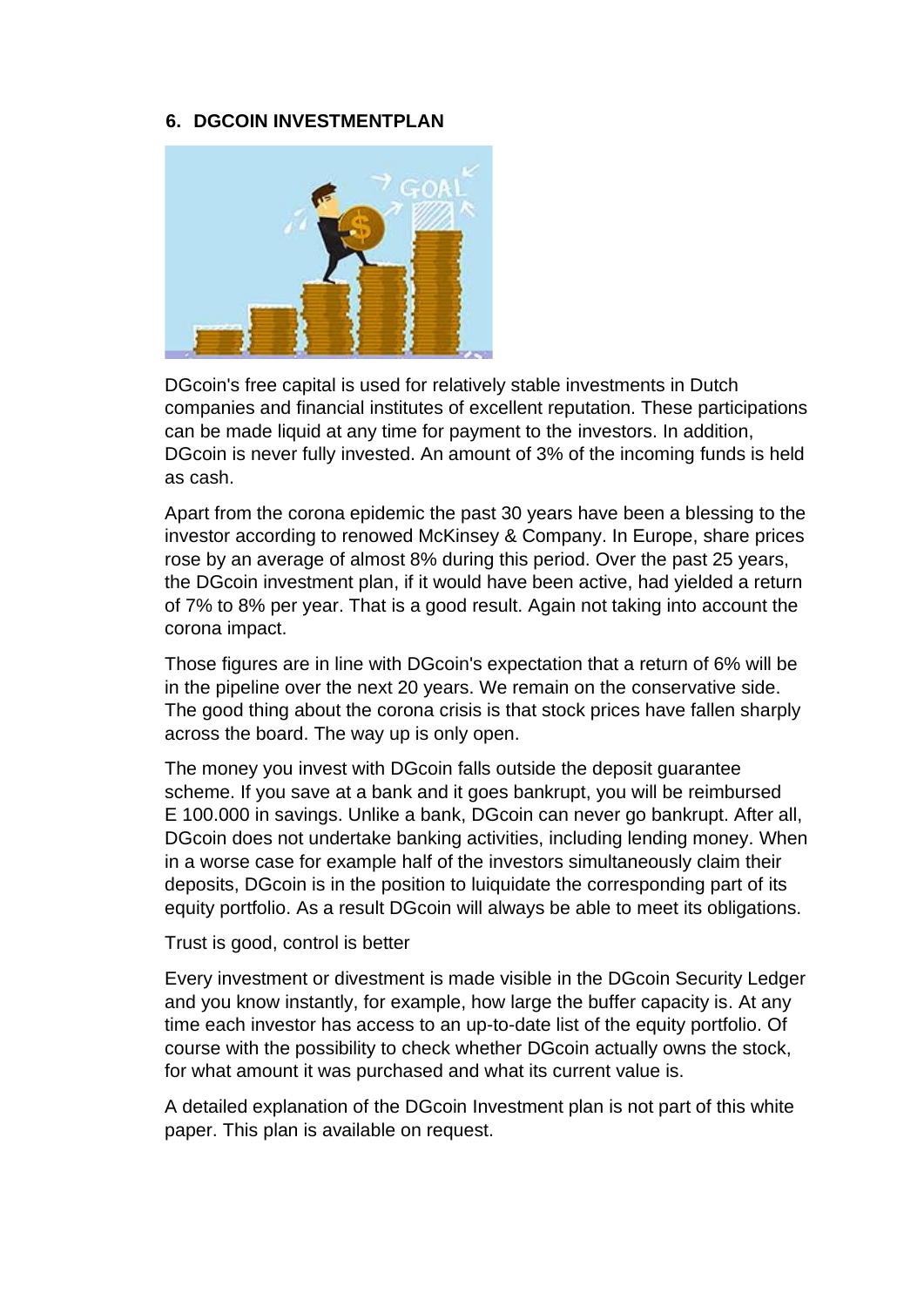#### **7. ISSUANCE OF DGCOINS**



The number of DGcoins that comes on the market is automatically created and is fully linked to the deposited (investments) money and the annual bonus coins (6%) to be paid out.

Therefore, DGcoins can never be issued in an uncontroled manner. When investment money flows in, the Euro value will be converted into DGcoins on a 1 to 1 basis and the number of coins in circulation is increased with that amount. The moment DGcoin holders divest coins, the number of DGcoins is reduced by the same amount instantly. The payment to selling DGcoin holders will be made in Euro.

The annual return of 6% will not be paid out to DGcoin holders in Euro's but in DG bonus coins.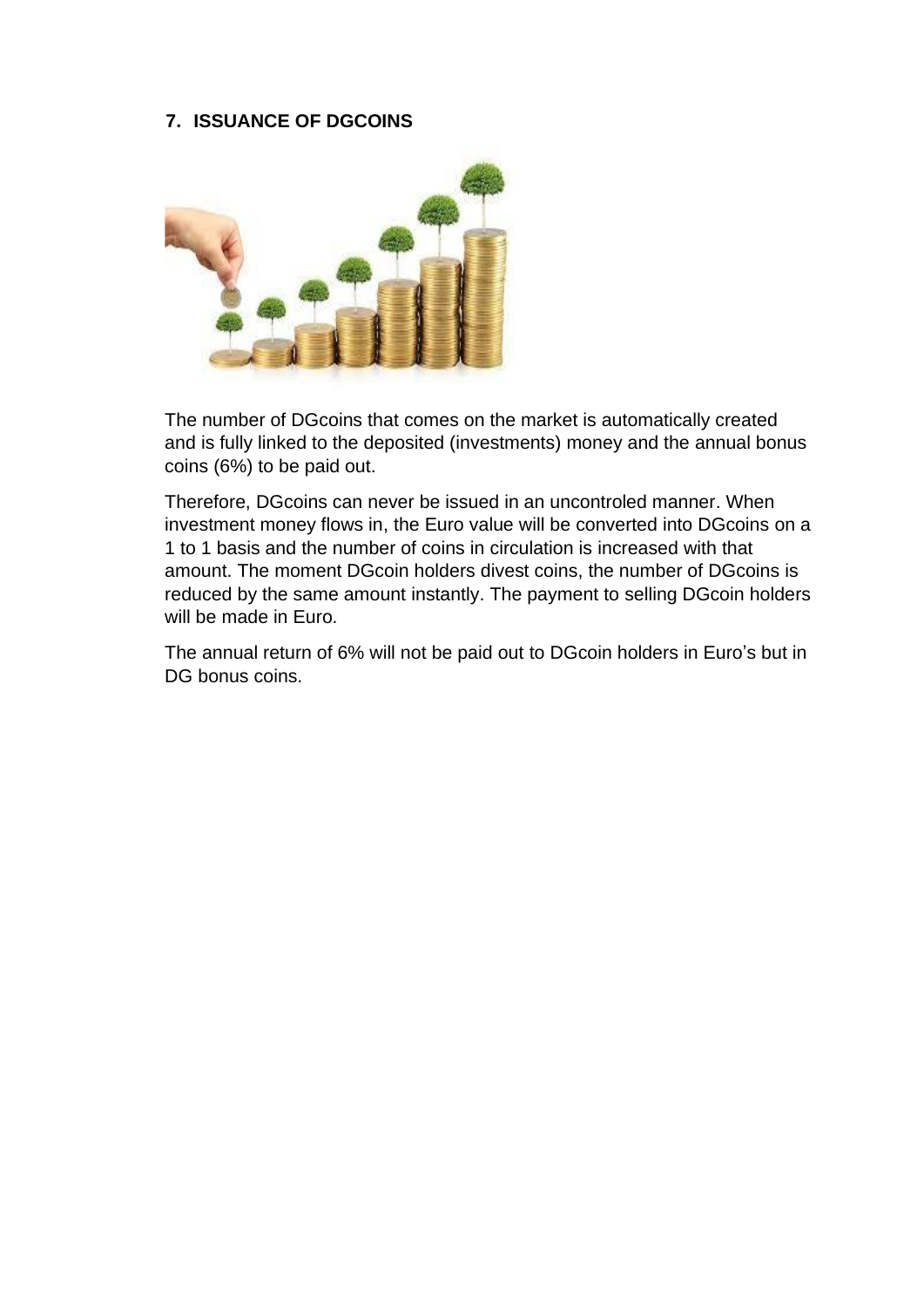## **8. DG COMMUNITY**

Every DGcoin holder has access to DG Community. On this platform, not only Dgcoin and holders are linked together, but holders also come into direct contact with each other. Holders receive information directly from DGcoin via this platform. DGcoin holders can also share information and experiences with all holders themselves. But it is also possible for holders to communicate on a one to one basis.

DG Community helps investors to help each other and themselves. But it also offers holders the opportunity to give direct feedback about, for example, the DG Investment plan or the Security Ledger.

With DG Community you don't put your trust in DGcoin in the hands of a central body. After all, the entire community watches and checks. So you put your trust in the hands of all DGcoin holders together. If an investor in the network determines that, for example, information in the Security Ledger is incorrect or that investments are not in accordance with the DGcoin Investment plan, the rest of the community will hear about it immediately. DGcoin will then immediately provide an explanation and correction.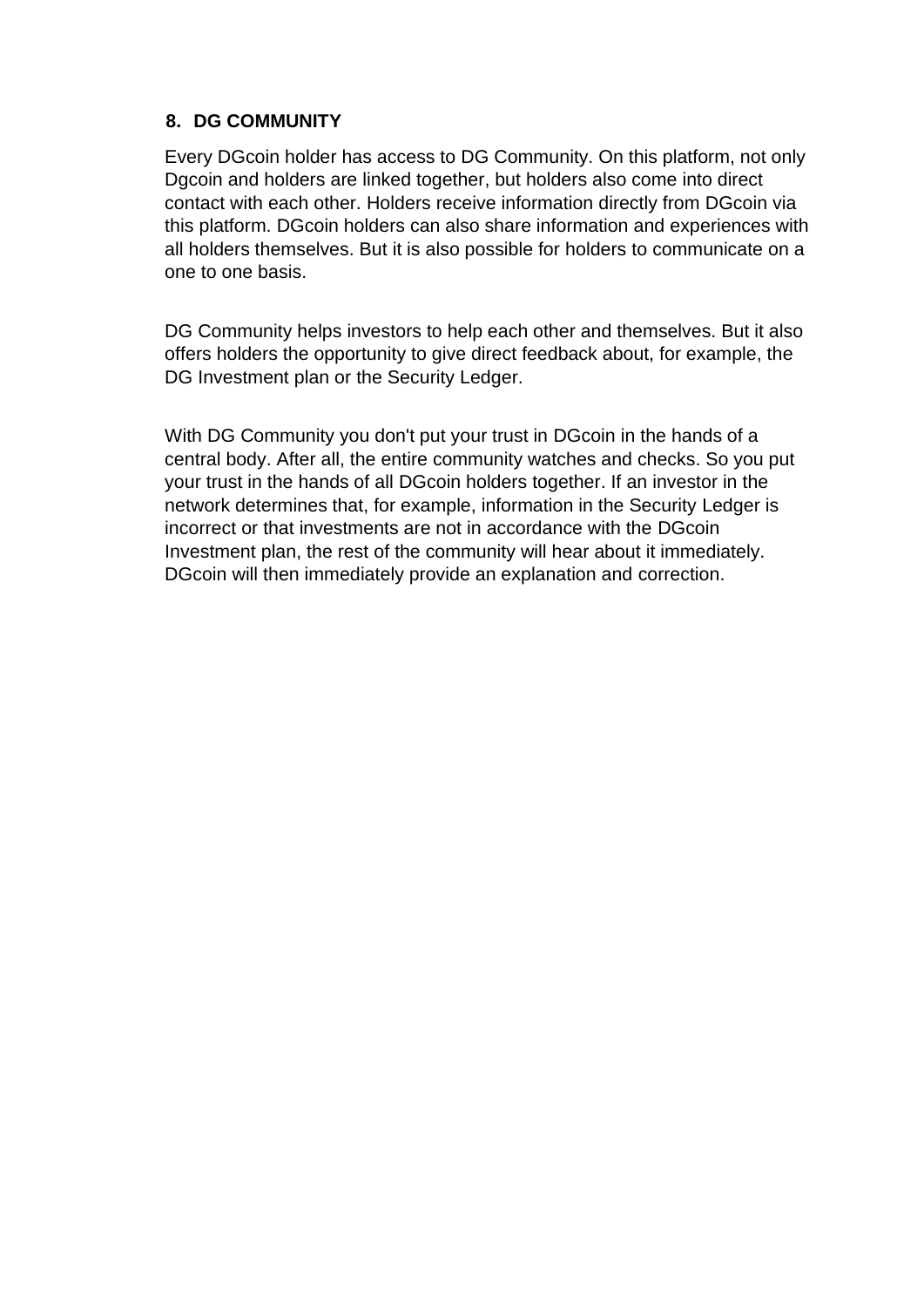# **9. ROAD MAP AND INVESTMENT SCHEME**

The DG roadmap and investment scheme has been organized in 4 era's:

Coin completion, Security Ledger, Community Platform, Marketing and Payment System.

The work of each era happens in parallel, with research, prototyping and development often in progress all at once across the different development streams. A detailled plan has been worked out for each era.

The development of the Payment System will start after the 3 other topics have been succesfully launched. The Payment System will as a consequence not form part of the initial ICO.

An amount of E 300.000,- was raised in the first financing round. For the second round, an amount of E 400.000 is needed of which E 100.000 has been realized. The money from this round will be spent as shown in the table below.

|                           | Date of realization | Amount involved in E |
|---------------------------|---------------------|----------------------|
| Coin completion           | 01.06.2020          | 200,000              |
| <b>Security Ledger</b>    | 01.07.2020          | 50.000               |
| <b>Community Platform</b> | 01.08.2020          | 50.000               |
| Marketing                 | Start 01.08.2020    | 100.000              |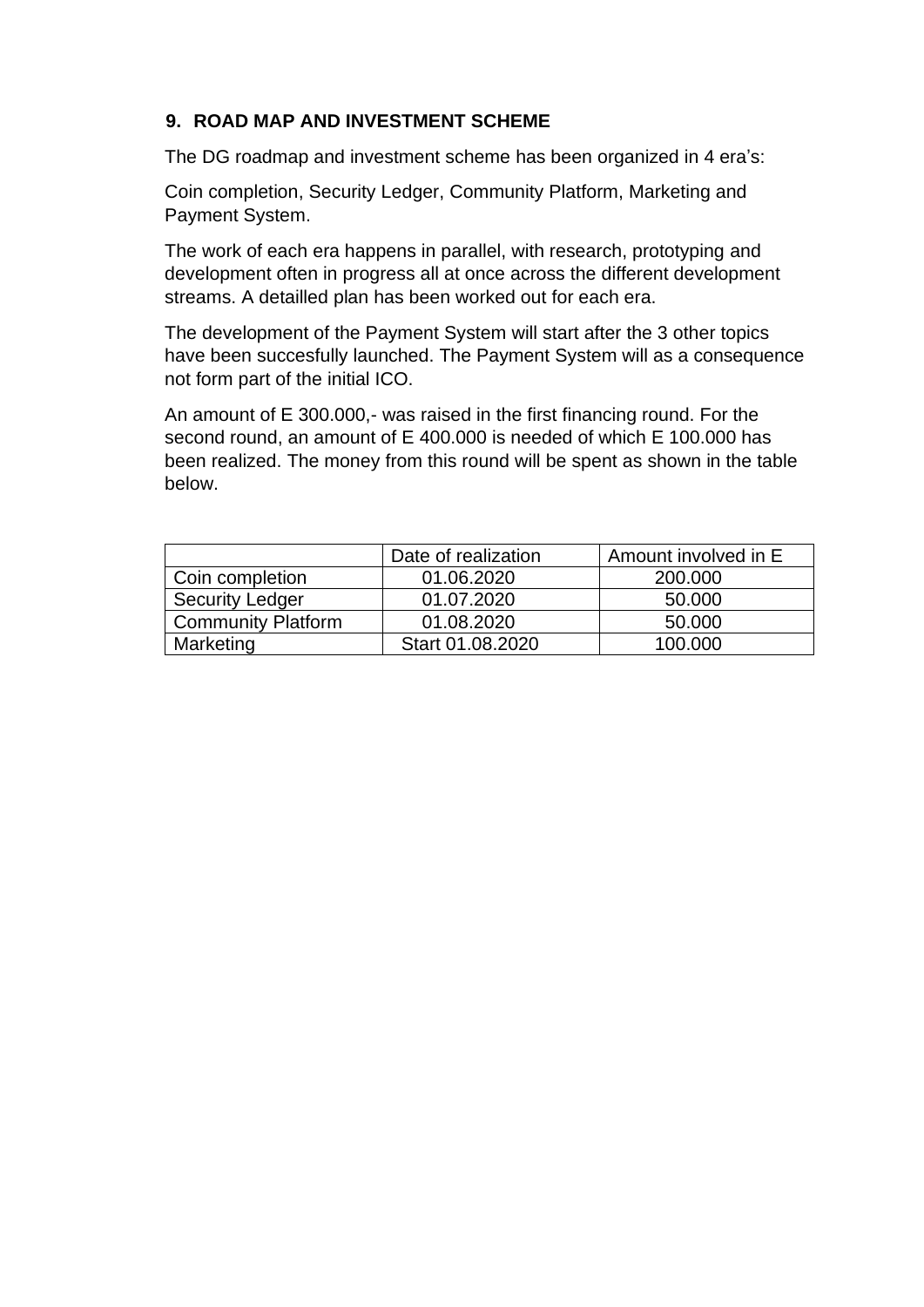## **10.TEAM AND ADVISORS**

While the team of SpaardersVerenigd, played and will continue to play a key role in the creation of DGcoin, they have no special rights within the DGcoin issuing organization.

SpaardersVerenigd as a supporting institute is to coordinate and provide a framework of governance decision-making for the DGcoin network, oversee the operation and evolution of the DGcoin and payment system and facilitate the provision of services next to the Ethereum platform.

SpaardersVerenigd is assisted by specialists, each of them at the top of their profession.

This white paper is a reflection of the mission, vision and dreams of the SpaardersVerenigd team.